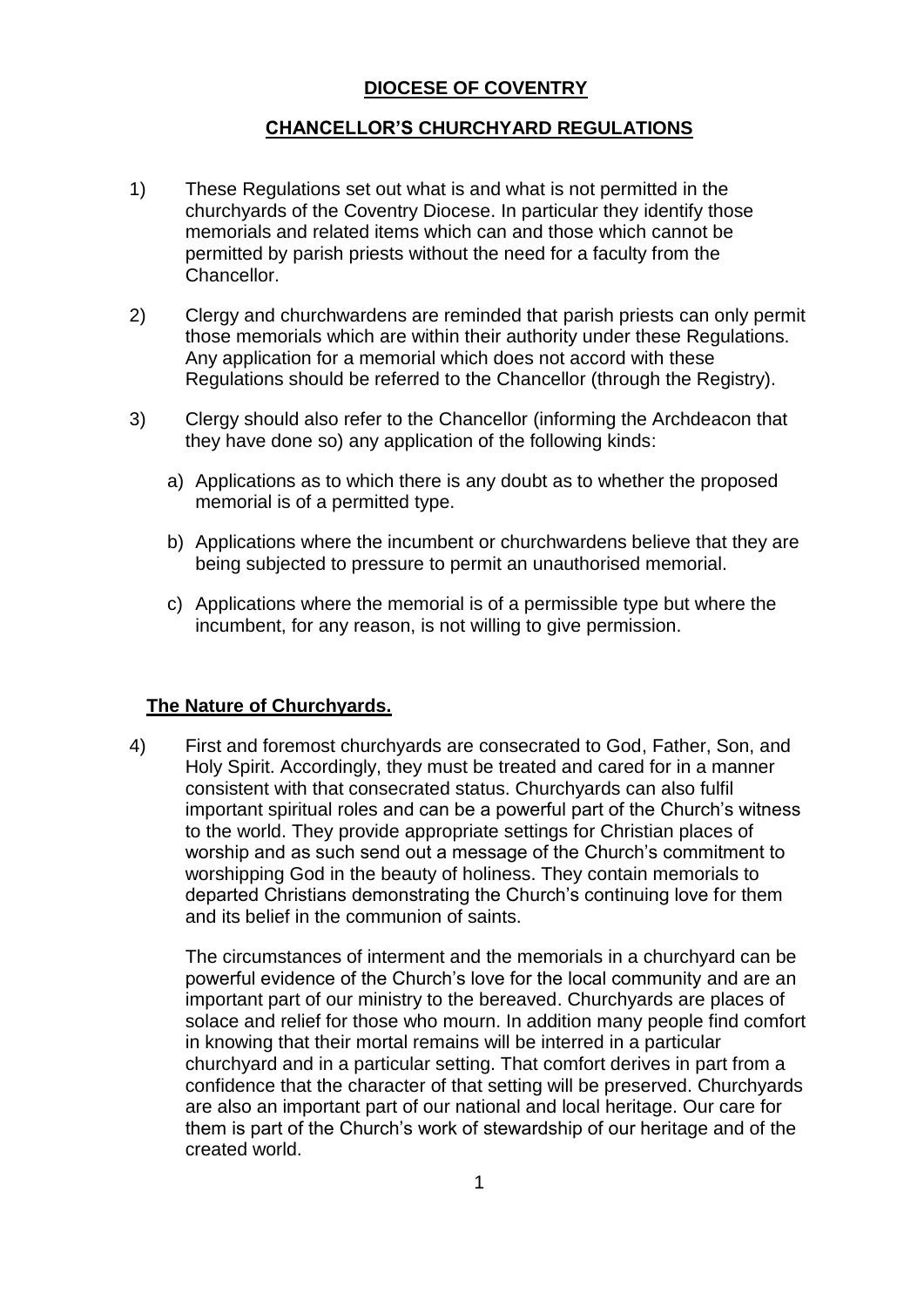5) Accordingly, the memorials placed in our churchyards must be fitting and appropriate and they must be fitting and appropriate not just for today but also for the future.

# **The Purpose of these Regulations.**

- 6) The purpose of these Regulations is to preserve and enhance the quality of our churchyards while minimising the scope for conflict and discord when decisions have to be made as to the form of memorials. The Regulations exist to create fairness, equality and consistency of treatment for all. They seek to promote peace, dignity and good order in churchyards where it is necessary to balance the concerns of the past, present and future and where there will, inevitably, be a spectrum of views about what is appropriate.
- 7) The general approach is that each churchyard should be harmonious in appearance and that it should remain as a worthy setting for the church. Harmony does not mean uniformity but the design and choice of materials for a memorial and the choice of words and images for an inscription should seek to ensure that the memorial integrates into the established character of the churchyard.
- 8) These Regulations set out those matters which may and those which may not be authorised by a parish incumbent. Any proposed memorial or inscription which is not within the scope of these Regulations requires a faculty granted by the Chancellor. Nothing may be erected or placed in a churchyard without either the written consent of the incumbent or a faculty from the Chancellor. Any person who is found responsible for the unlawful introduction of memorial of any kind into a churchyard is likely to be required by the Chancellor to remove it and ordered to meet the cost of doing so.
- 9) These Regulations are intended as a guide for parish priests, churchwardens, Parochial Church Councils, and those considering interment or the erection of a memorial in a churchyard. They are not a comprehensive statement of all the legal provisions governing churchyards. Any person who has doubt as to those legal provisions should consult the Registry.
- 10) Any incumbent, churchwarden, PCC member, parishioner, or memorial mason who has any question about these Regulations or about matters relating to a memorial in a churchyard should not hesitate to consult the Registry or the Archdeacon.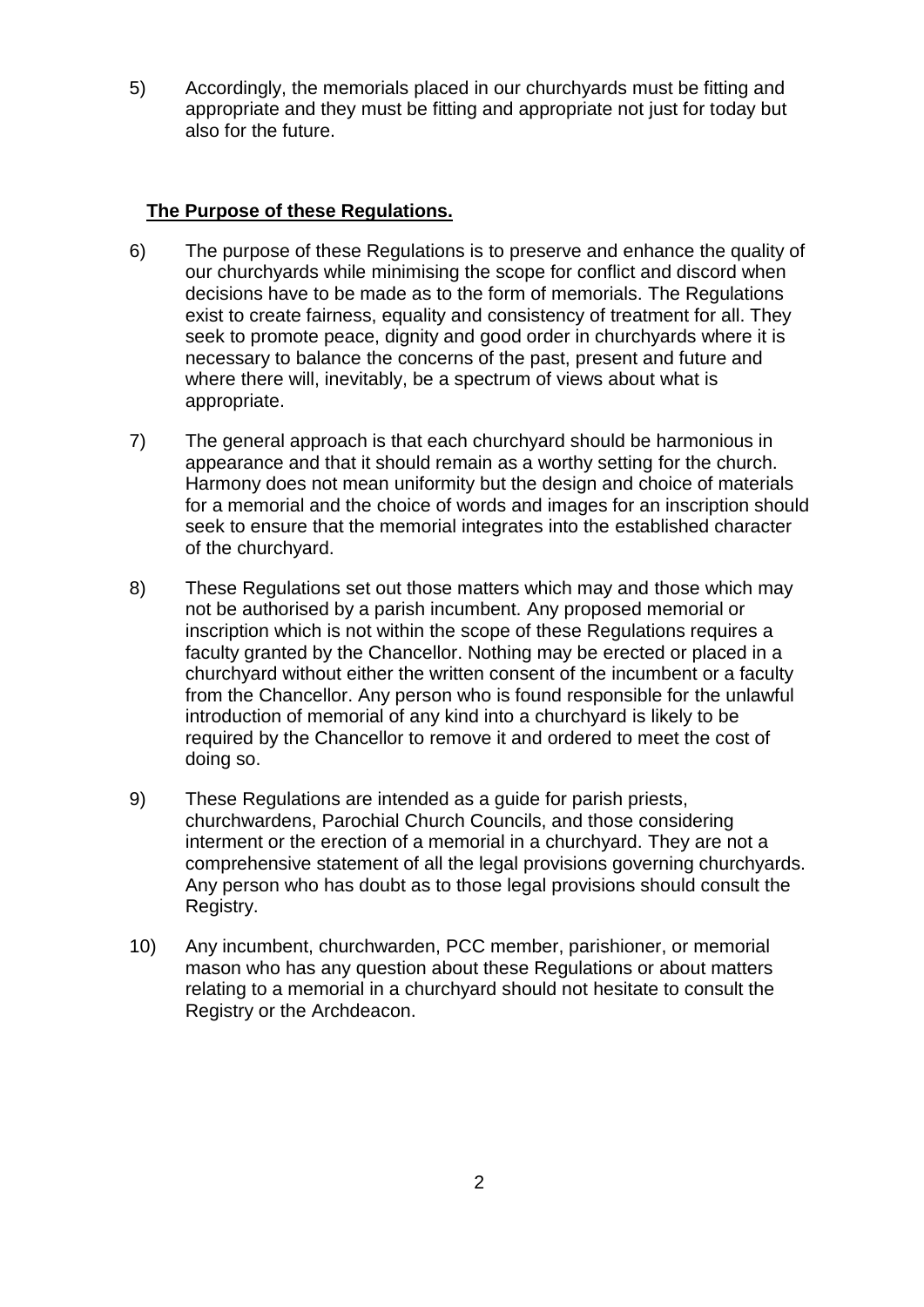11) Parish clergy, churchwardens, and Parochial Church Councils are urged to give wide publicity to these Regulations. In particular they should ensure that any memorial masons who do work in the churchyard confirm that they are familiar with them. Relatives approaching clergy or churchwardens with a view to arranging an interment should be told of the effect of the Regulations at an appropriate but early stage in the discussions with them.

### **Burial in a Churchyard.**

- 12) Many people have a right to be buried in a churchyard and the Church welcomes those who wish to exercise that right. However, even when there is a legal right to burial in churchyard there is no right to a memorial nor to have any particular inscription on a memorial. Those are matters which need separate permission.
- 13) The Church seeks to minister with love to the bereaved; to extend to them the Good News of Christ's victory over death; and to provide a fitting resting place for the remains of the departed. However, no one is obliged to bury their departed spouse or relative in consecrated ground. It follows that those who seek to arrange a burial and to erect a memorial in a churchyard will have chosen to do so. When making that choice the family of a departed person need to understand that these Regulations will apply to a burial in a churchyard. It is strongly recommended that when the question of interment in a churchyard is first raised the parish priest explains both the Church's welcome to the bereaved and also the nature of the restrictions imposed on memorials.
- 14) Parish clergy and churchwardens should explain that the restrictions imposed by these Regulations are not a matter of their personal choice and that they cannot depart from them. The welcome given to those seeking to arrange a burial in a churchyard should make it clear that a churchyard is not a private place. It is a place where many people have a shared interest in its appearance. Accordingly, the decision as to what is placed in a churchyard cannot be simply a matter of private choice.
- 15) The maintenance of memorials is the responsibility of those who erect them and after those persons have died of the heirs of the person commemorated. However, the churchyard as a whole also has to be maintained. Often those who seek burial in a churchyard do not appreciate that the expense of such maintenance falls on the local parish. Incumbents should not hesitate to explain this expense to such persons. They should encourage the relatives of those buried in a churchyard to make periodic gifts towards the cost of its upkeep (particularly if they are not contributing to the Church in other ways).
- 16) It is important that those making decisions about memorials do so after proper reflection and not when they are most acutely feeling their loss. For that reason no application for a memorial may be made within six months of an interment.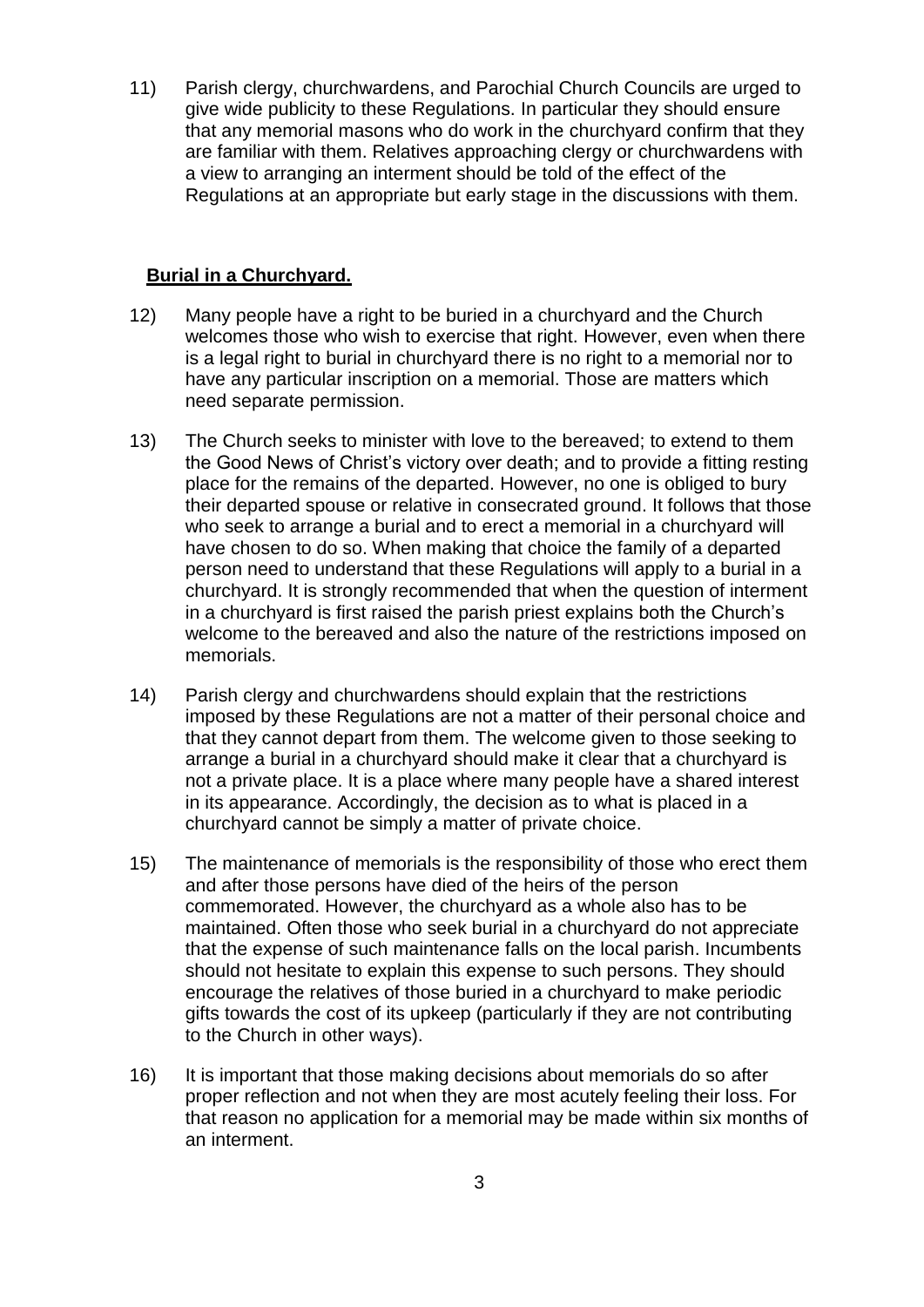# **The Scope and Effect of these Regulations.**

- 17) The permission of the Chancellor is needed for the erection of any memorial in a churchyard. By way of relaxation of that legal rule the Chancellor authorises incumbents to approve memorials and inscriptions without the need for a faculty application provided that such memorials and inscriptions fall within the limits set out in these Regulations. For these purposes incumbents are rectors, vicars, priests in charge, and team vicars. Where there is a vacancy in a parish the authority to approve memorials is to be exercised by the area dean in consultation with the churchwardens. Neither churchwardens nor a Parochial Church Council have any authority to permit the introduction of memorials into a churchyard. Incumbents are not entitled to delegate their authority to permit memorials to a churchwarden or any other person although they may consult a churchwarden or other suitable person when considering whether a proposed memorial is appropriate in a particular churchyard.
- 18) These Regulations apply not only to new memorials but also to existing memorials to which any alteration or addition is proposed.
- 19) Where a memorial to an individual already exists (whether in the same churchyard or elsewhere) then a further memorial to that individual can only be authorised by faculty granted by the Chancellor and the incumbent cannot permit such a memorial under these Regulations.
- 20) A memorial to a person whose remains are not interred in the churchyard in question will also normally require a faculty application even if there is no other memorial to that person. However, in such cases incumbents should consult the Archdeacon who will refer the matter to the Chancellor to consider whether a faculty application is required.
- 21) The permanent removal of a memorial requires a faculty and cannot be authorised by the incumbent. However, the incumbent can authorise the temporary removal of a memorial for repair or for the addition of a further inscription falling within the scope of these Regulations.
- 22) It is unlawful to erect a memorial in a churchyard without either a faculty or written permission given in accordance with these Regulations. The Chancellor has power to require the removal of any unauthorised memorial or any unauthorised inscription. As explained above when that power is exercised any person who was responsible for the unlawful memorial or inscription is likely to be ordered to pay the cost of its removal.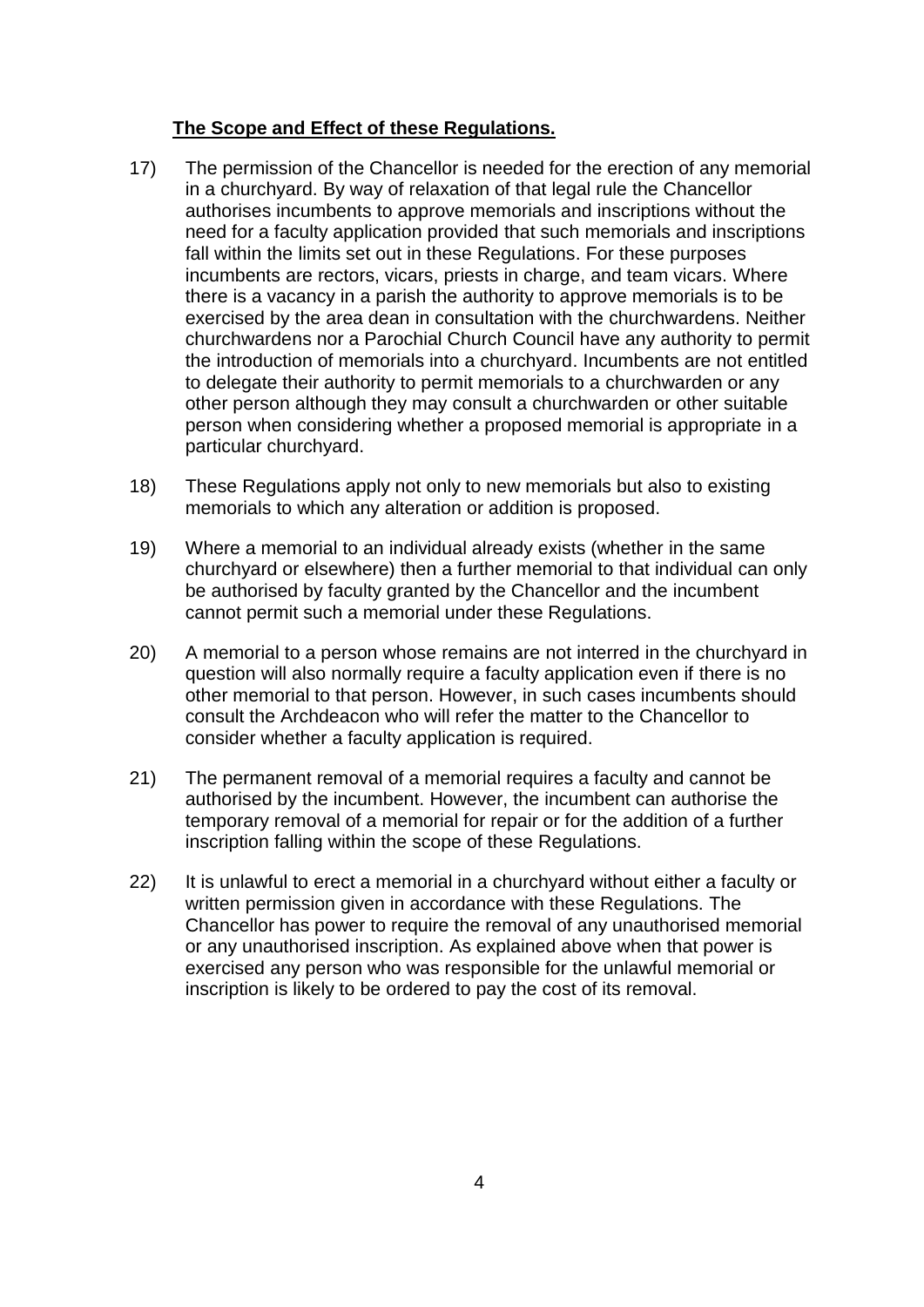### **What can be permitted by a Parish Incumbent: The Shape, Fixing, and Material of Memorials**

- 23) The incumbent may permit memorials which are substantially in accordance with the following requirements. Although the incumbent is authorised to permit such a memorial he or she is not obliged to do so. If the incumbent has any concerns as to what is proposed and as to the suitability of any memorial or inscription he or she should decline to authorise it. In those circumstances permission will have to be sought by way of a faculty application.
	- a) An upright memorial stone within the following dimensions:
		- i) Height: No more than 1220mm (4') nor less than 762mm (2'6").
		- ii) Width: No more than 915mm (3') nor less than 510mm (1'8").
		- iii) Thickness: Thickness no more than 152mm (6") nor less than 76mm (3") except for slate which may be a minimum of 40mm  $(1\frac{1}{2})$ thick.
	- b) In the case of the burial of a child a smaller memorial stone may be permitted but in such a case the stone should be no less than 610mm (2') high, 380mm (1' 3") wide and 51mm (2") thick.
	- c) The incumbent may permit memorial stones with any shape or style of top provided that he or she is satisfied that the shape and style of top are appropriate for the churchyard. The incumbent may not permit memorial stones the body of which is of an irregular or unusual shape other than boulders falling within the scope of paragraph 24. In particular those in the shape of hearts, teddy bears, or other objects are not permitted. If the incumbent has any doubt as to the suitability of the shape or style proposed the matter shall be referred to the Archdeacon.
	- d) A memorial in the shape of an open book should not normally be permitted. However, the incumbent may authorise a memorial in that shape if, after consultation with the Archdeacon, he or she concludes that the churchyard already contains such a substantial number of such memorials that it would be inappropriate to refuse permission.
	- e) The incumbent may not permit a memorial which includes kerbs, railings, or chippings.
	- f) The incumbent may not permit any memorial or element of a memorial which involves stone, concrete, metal, glass, plaster, or plastic objects whether in the form of model people, animals, or toys or otherwise.
	- g) The incumbent may not permit any object designed to make a noise when moved by the wind.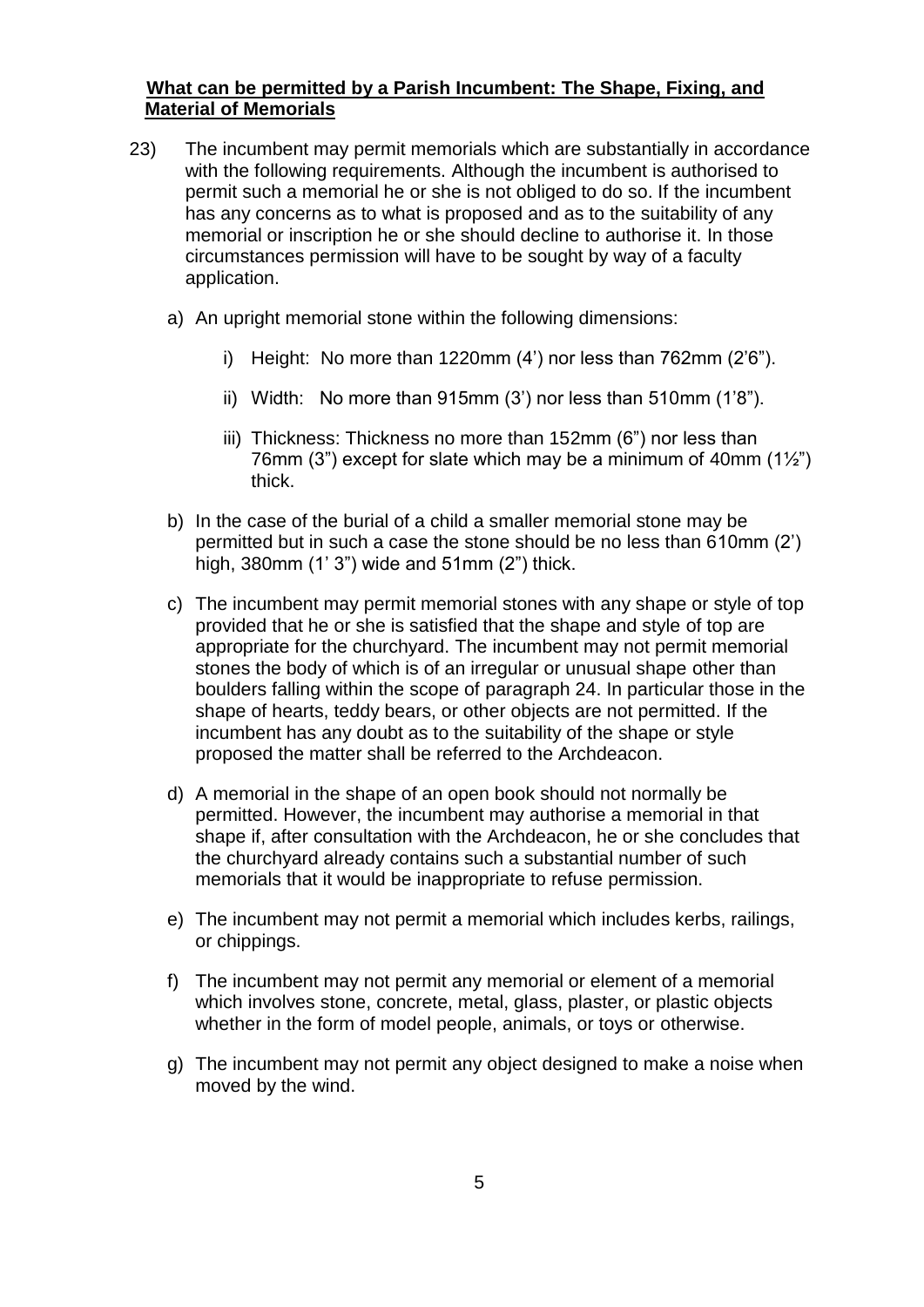- h) Stone crosses of similar dimensions to headstones and hardwood crosses may be permitted. A wooden cross is to be no more than 1220mm (4') high and the transom is to be of commensurate width.
- i) A flat memorial stone without kerbs and flush with the ground may be permitted if it is of equivalent dimensions to those set out above save that a length of no more than 2100mm (7') shall be permissible for flat memorial stones.
- j) An upright headstone may stand on a stone base provided that the base is an integral part of the design and does not project beyond the upright stone by more than 101mm (4") in any direction unless a vase hole is included when it may project 180mm (7") in front and 101mm (4") behind the upright stone.
- k) The upright stone or base must be fixed on a foundation slab which is flush with the ground. The slab should extend no more than 152mm (6") nor less than 76mm (3") all round.
- 24) The incumbent may permit memorials in the form of a natural boulder taken straight from a quarry with a single sloping face formed to carry an inscription provided that the Archdeacon has been consulted and has agreed that the proposed memorial is appropriate in the churchyard.
- 25) The incumbent may permit the inclusion in a memorial of a stone vase which is not less than 203mm (8") cube and not more than 304mm (12") cube provided that the same is securely cemented into a sunken slab. The incumbent should consult the Archdeacon if he or she has any doubt as to the suitability of the design or appearance of the vase. Unless the incumbent is satisfied that the proposed vase is of a high quality of design and appearance permission should be refused and an application for a faculty required.
- 26) The incumbent may permit the installation of a wooden cross no more than 1220mm (4') high with a transom of commensurate width intended as a temporary memorial to mark a grave pending the introduction of a permanent memorial. Such a cross may bear a small metal plaque recording the name and the dates of birth and death of the person interred together with a short inscription falling within the scope of these Regulations.

It is important for the safety of those visiting churchyards that memorials are securely and properly fixed. All memorials must be fixed in accordance with BS8415 and any subsequent variation or replacement of that standard. Incumbents and churchwardens should ensure that any monumental mason fixing a memorial is aware of this requirement. The Parochial Church Council may direct that memorials can only be fixed by a monumental mason in possession of an appropriate professional registration or accreditation.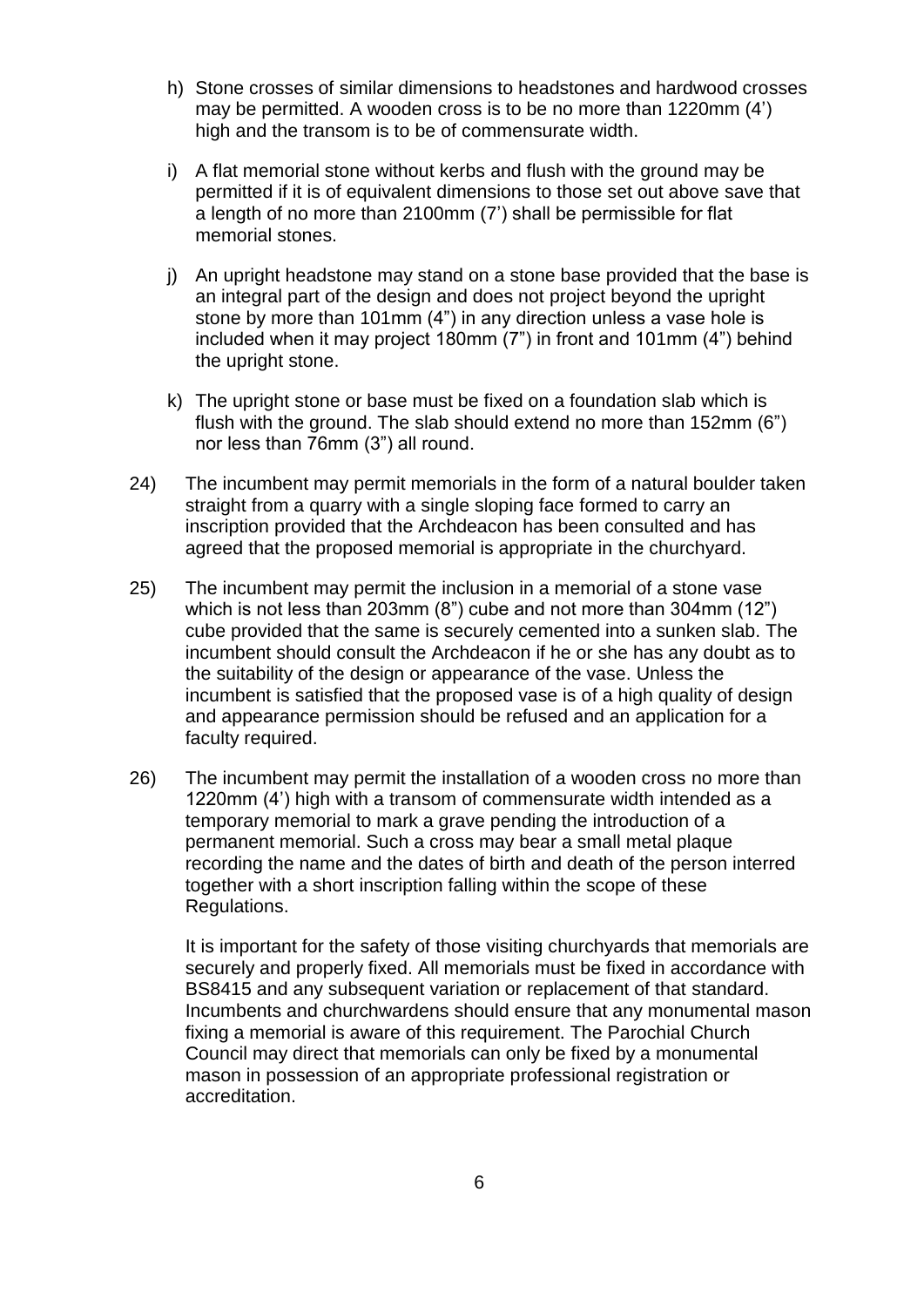Where a Parochial Church Council intends to impose such a requirement it should consult the Registry as to the applicable registration schemes. It should also consult any memorial masons regularly installing memorials in the churchyard as to their views on such a direction.

- 27) The application form must contain confirmation from the relevant monumental mason that the memorial will be fixed in accordance with BS8415.
- 28) If a memorial is found to have been inadequately fixed the Chancellor is likely to order its removal or re-fixing and require the person responsible for the inadequate fixing to pay the costs of such work.
- 29) Memorials are not to be considered in isolation but in their context as part of the churchyard as whole. Memorials of a different material from the church or from the other memorials in a churchyard can harm the appearance of the churchyard and mar the setting of the church. Accordingly, particular care is to be taken in the choice of the material for memorials.
- 30) The starting point is that a memorial should be made of a stone of the colour, type, and texture used in building the church or other local buildings or a stone closely similar to those in colour and texture. Schedule 1 lists stones which are likely to be appropriate for use in a churchyard although not all of them will be suitable for every churchyard. The incumbent may authorise memorials made of those stones provided he or she believes that the type of stone is appropriate for the churchyard in question. If the incumbent has any doubt as to the suitability of the stone the matter should be referred to the Archdeacon.
- 31) Although popular in municipal cemeteries polished granites, marbles, or synthetic stones are not normally appropriate for use in a churchyard. Stone of such type rarely blends well with the church itself and can look out of place amongst other memorials. Memorials made of such material cannot be authorised by the incumbent. Where a churchyard already contains a large number of memorials made from such stone the Parochial Church Council is encouraged to regularise the position by obtaining approval for a Parish Churchyard Policy adopting the procedure set out in Schedule 2.
- 32) The presence of a memorial which does not accord with these Regulations does not authorise the incumbent to permit another non-compliant memorial. However, an exceptional course can be taken if there is already a group of at least six memorials of the same material, design, and colour which do not comply with these Regulations and which occupy a clearly defined contiguous area or row. In such circumstances the incumbent after consultation with the Archdeacon may (but is not required to) authorise further memorials of the same material, design, and colour to complete that area or row but not to extend beyond that area or row. Before doing so the incumbent should consider with the churchwardens whether to seek approval of a Parish Churchyard Policy.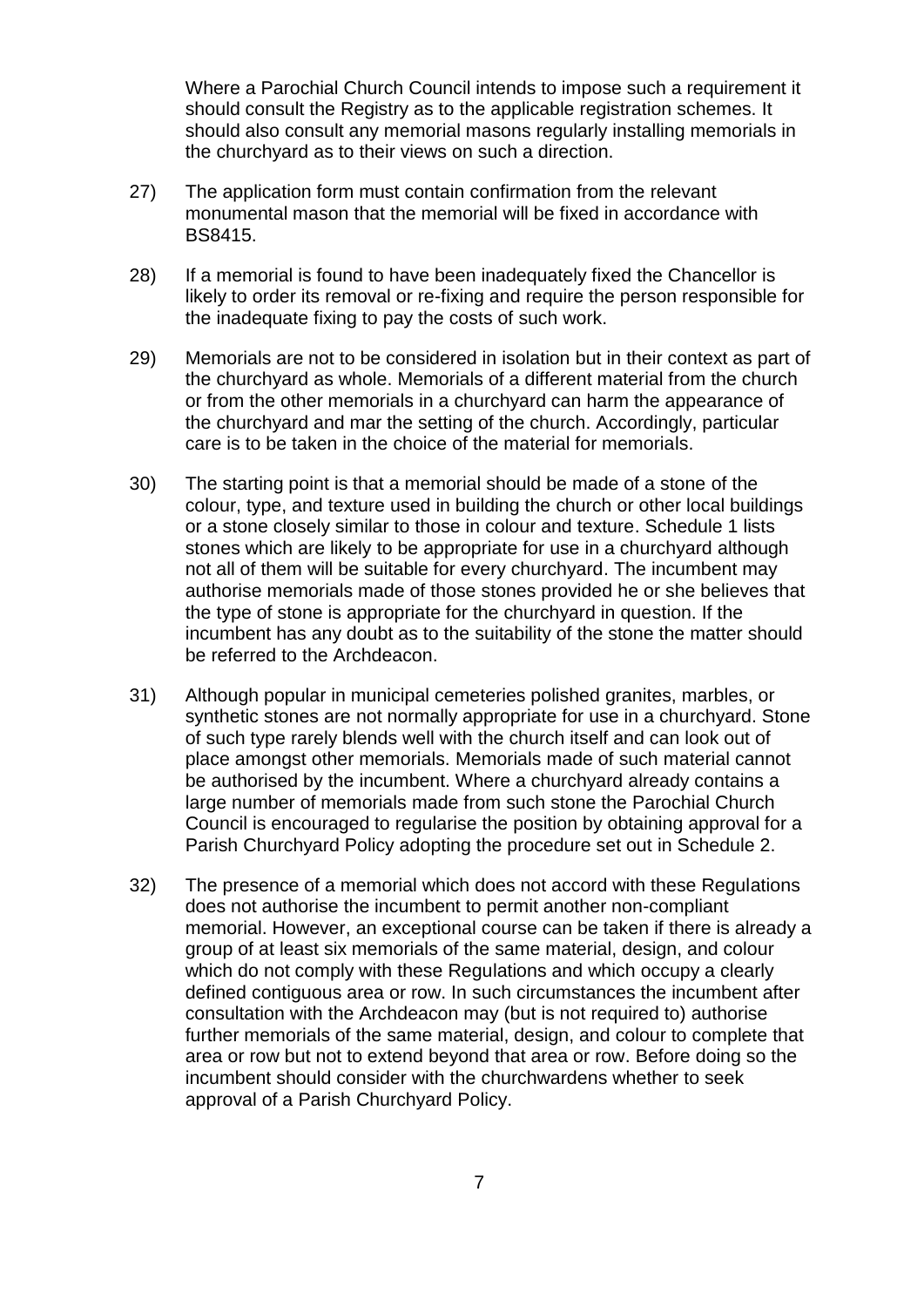## **What can be permitted by a Parish Incumbent: Inscriptions and Symbols.**

- 33) Particular care must be taken with regard to the inscriptions and symbols on a memorial. The first and key principle is that inscriptions must be consonant with orthodox Christian belief. Not only is this because of the purpose of the churchyard but also because inscriptions convey a message to those who visit churchyards. It is important that the message that such visitors receive is one which proclaims (or at the very least is not inconsistent with) the message of hope and faith being given to them by Christ's Church. In addition it is to be remembered that the memorial will be read not just by those who knew the deceased in question but by those who did not. Indeed, the message conveyed to those who did not know the deceased is in many ways more important than the message being given to those who did know him or her.
- 34) Inscriptions are to be incised into the stone or carved in relief. Sandblasted images or inscriptions are not permissible but the incumbent may permit well-crafted machine cut lettering or images. Inscriptions may also be painted in black or white or in another colour provided that this harmonises or blends in with the underlying stone. Plastic lettering is not permitted nor is the gilding or silvering of lettering.
- 35) Inscriptions are to be simple, reverent, and appropriate to a churchyard. They should commemorate accurately the life of the person who has died. They must also be consistent with orthodox Christian belief and should not be confined solely to expressions of personal loss or sorrow.
- 36) However, the inscription need not be confined to the name and the dates of birth and death of the person who has died. There does not have to be a characterless uniformity in the inscriptions in a churchyard. Human individuality and diversity – indeed human eccentricity and non-conformity – are gifts from God and are to be celebrated as such. Accordingly, individuality and diversity in churchyard inscriptions reflecting the diversity and different characters of those commemorated are to be encouraged. Very many churchyards are enhanced and their purpose reaffirmed by inscriptions which are varied (and often quirky or eccentric) and which convey something of the character or life of the departed person. The message that we are individuals and are loved by God as individuals with our God-given differences and eccentricities is an important part of the Christian message proclaimed in our church buildings and to which our churchyards should bear witness.
- 37) In short individuality, even quirkiness, is to be encouraged in the inscriptions on memorials but what cannot be permitted is anything which can be seen as inconsistent with the Church's message. In addition there is a difference between quirkiness and humour which are to be welcomed on memorials and flippancy and irreverence which would be impermissible.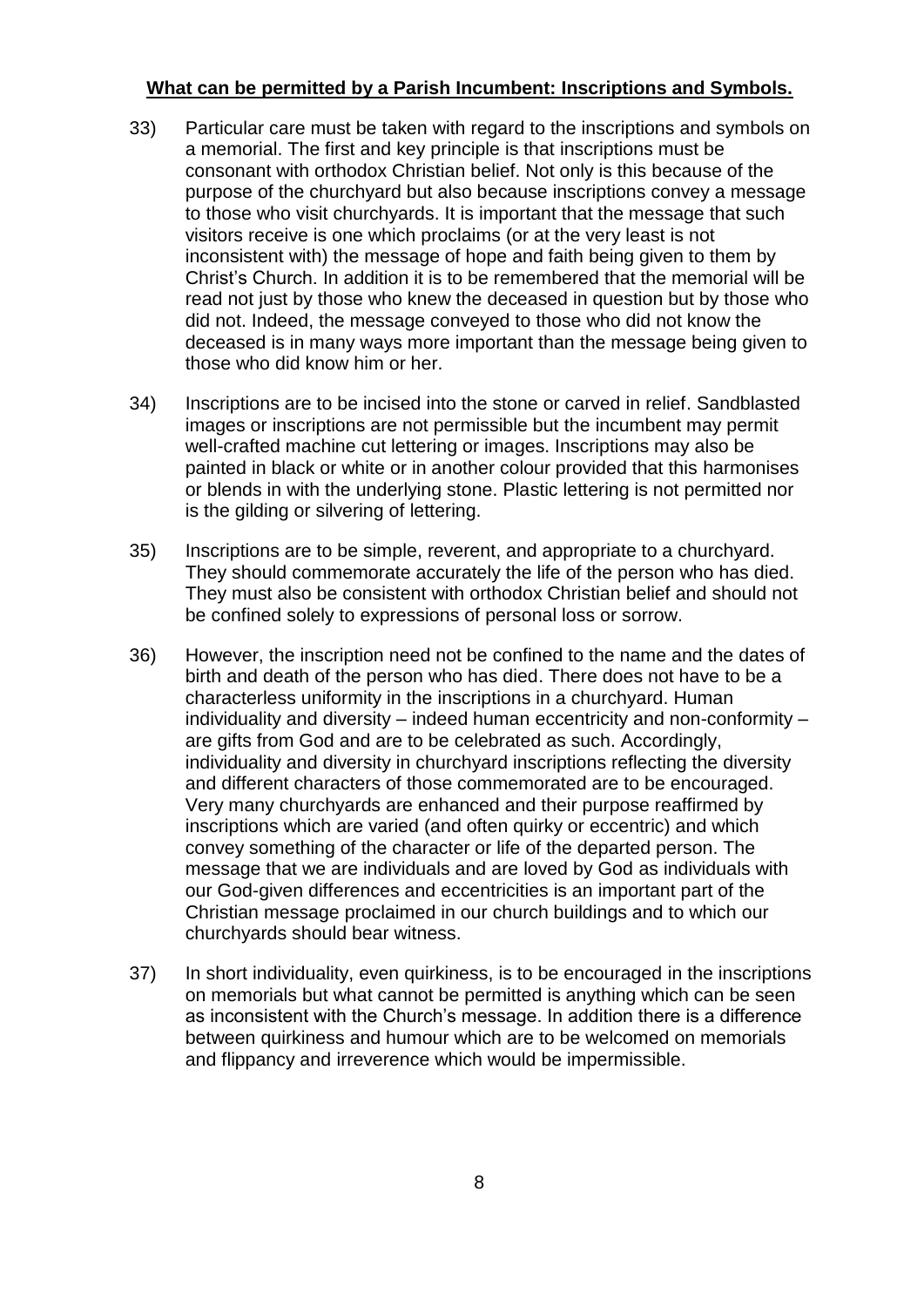- 38) Accordingly, the incumbent may exercise considerable latitude as to the wording of inscriptions within the following boundaries. The incumbent may permit an inscription provided that the wording proposed:
	- a) Is accurate.
	- b) Is consistent with orthodox Christian belief. Quotations from Holy Scripture or classical Christian poetry or hymnody are likely to be appropriate while those from the writings of other faiths or from popular culture will not normally be appropriate.
	- c) Is not over-sentimental.
	- d) Is neither flippant nor irreverent.
- 39) The incumbent may not permit an inscription which does not clearly satisfy each of those pre-conditions. An inscription which is no more than an expression of loss will not normally be appropriate (no matter how deeply felt the loss is) but an expression of loss combined with a message of Resurrection hope or of committal of the loved one to God may be appropriate. If the incumbent has any doubt as to whether the conditions are satisfied he or she should consult the Archdeacon. If the conditions are not met or if the incumbent is unwilling for any reason to allow the inscription then the inscription can only be permitted if authorised by a faculty.
- 40) Care has to be taken in permitting symbols to be included on a memorial. Nonetheless, well-designed symbols can be visually delightful; can make a positive contribution to the churchyard; and can provide a fitting record of an aspect of the life of person who has died.
- 41) The incumbent may permit a plain cross not exceeding 152mm (6") in height or a single floral symbol extending up to the length of any one side and for no more than 20% of the width of the top of the memorial.
- 42) With the agreement of the Archdeacon the incumbent may also permit the inclusion of a single additional symbol which has a particular relevance to the life of the deceased. Such symbols will include: items relating to the deceased person's occupation (such as a sheaf of wheat or a farm animal for a farmer, an instrument for a musician, or a wheel for a potter); the symbol of a patron saint; the tool or symbol of a particular trade, occupation, hobby, or pursuit; professional insignia; a regimental, school, or college badge or motto; a family crest or motto; and similar items. Where it is proposed to use a badge or the equivalent confirmation should be obtained that the relevant body or organisation is content for its badge to be used on the memorial. Such items can be permitted in addition to the cross or floral symbol authorised by paragraph 42. Such symbols should be small in size and incised or carved in relief.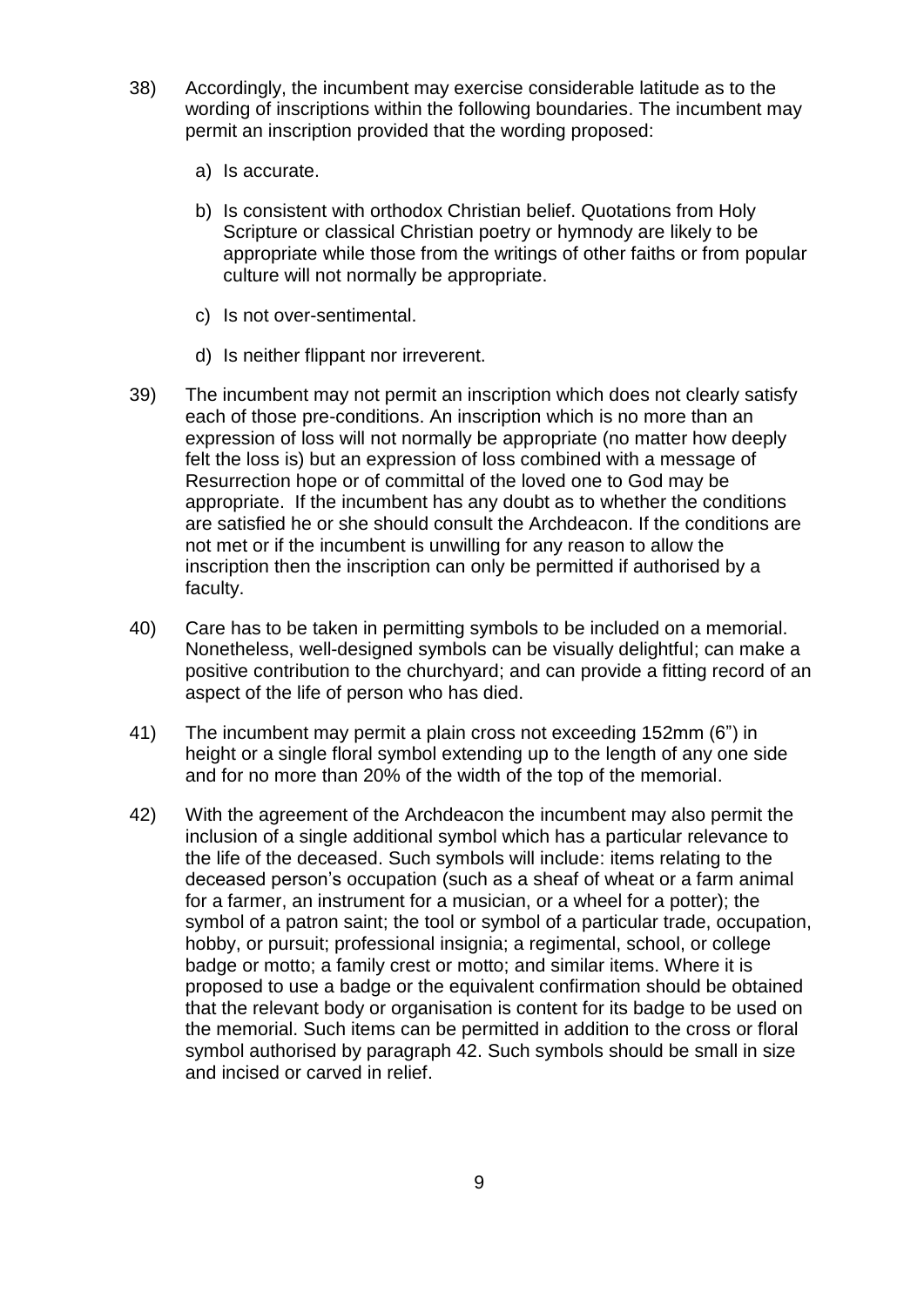- 43) Where a symbol relates to the occupation of the person commemorated it will normally be desirable that the wording of the inscription also makes a brief reference to that occupation. Symbols may express an element of humour and the tradition of symbols in the form of a rebus or visual pun is to be encouraged.
- 44) The incumbent may not permit the inclusion on a memorial of masonic symbols nor those of a faith other than Christianity.
- 45) Where there is any doubt as to the suitability or appropriateness of the symbol or where the incumbent is for any reason unwilling to permit its inclusion the matter should be referred to the Chancellor (through the Registry). Similarly requests to include more than one symbol on a memorial require to be authorised by faculty and cannot be permitted by the incumbent save where one of them is a cross or floral symbol authorised by paragraph 42.
- 46) Coloured symbols can only be authorised by faculty and cannot be authorised by a parish incumbent.
- 47) Memorials may not bear photographs or portraits (whether ceramic, engraved, or painted) of the deceased. Nor should they bear embossed symbols.
- 48) No advertisement or trademark can be placed on the face of a memorial. However, the stonemason's name may be discreetly incised on the side or the reverse of the memorial. The letters of such an inscription are not to exceed 13mm (½") in height.
- 49) With the agreement of the Archdeacon the incumbent may permit a small prayer or image (which must be within the scope of paragraph 43) to be incised on the reverse of a memorial or for there to be incised carving or lettering around the edge of the memorial. In any case of doubt an application for such permission should be referred to the Chancellor for consideration as to whether a faculty application is required.
- 50) Where there has been a further interment in a grave the incumbent may permit an additional inscription to be added to an existing memorial provided that the additional inscription is itself in acceptable terms and corresponds to the style and appearance of the existing inscription. Where there is no space on the existing memorial for an additional inscription commemorating a further person whose remains have been interred in a grave a faculty application will normally be required for an additional memorial on the same grave. However, in such cases the matter should be referred to the Chancellor to consider whether the incumbent can be authorised to permit the additional memorial without such an application.
- 51) The incumbent may not permit to be placed on a memorial any inscription or symbol which takes the form of a QR (Quick Response) code or any other item which permits access to a website or other remote electronic site.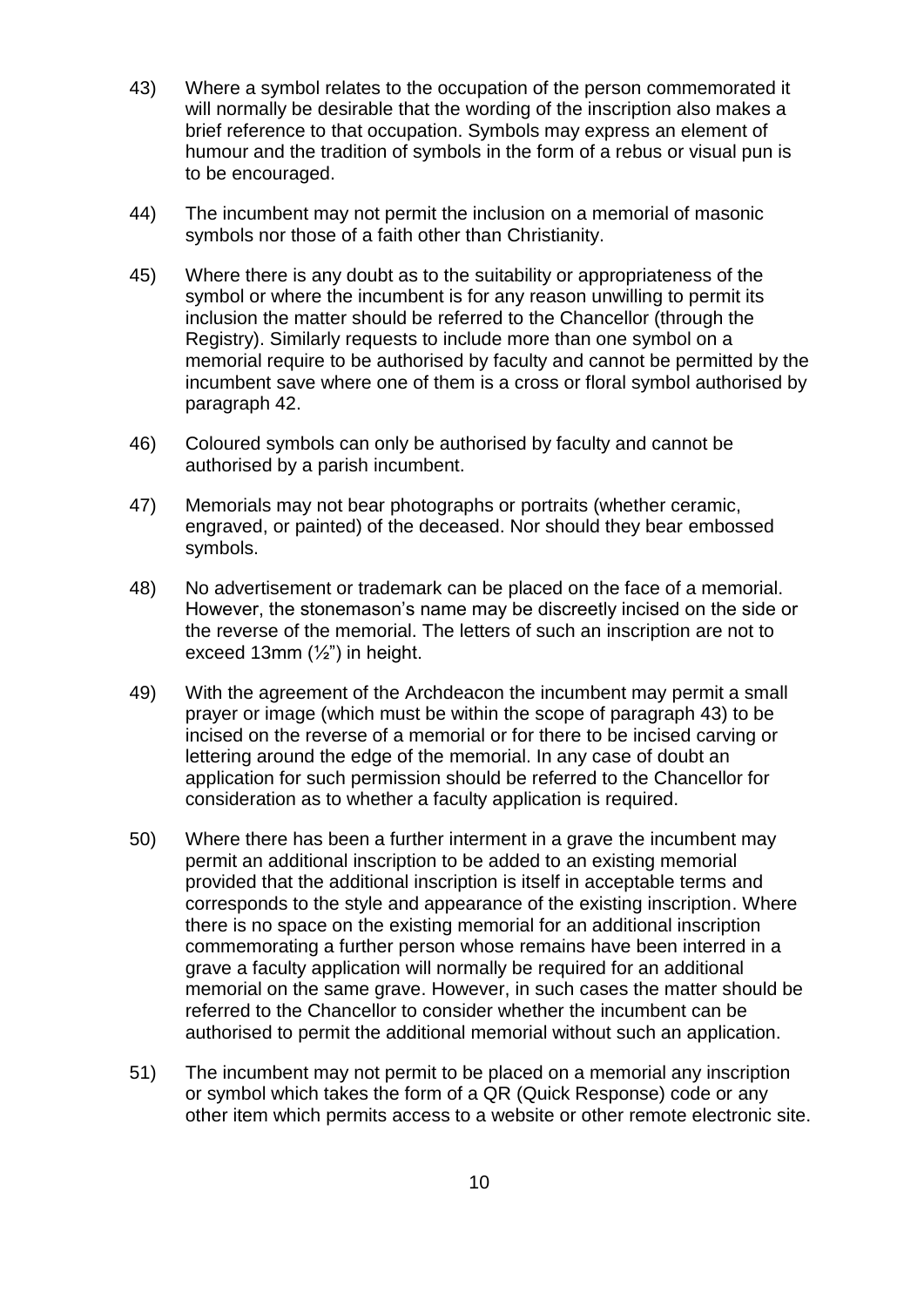### **What a Parish Incumbent cannot permit.**

- 52) The incumbent may not permit a memorial which does not fully comply with the foregoing Regulations. If the incumbent has any doubt as to whether a proposed memorial complies with the Regulations or for any reason is unwilling to authorise a proposed memorial he or she should decline to authorise the same. In those circumstances the persons seeking to install the memorial in question will have to apply for a faculty from the Chancellor.
- 53) The incumbent may not permit a memorial to be installed unless there has been an interval of at least six months between the date of interment and the making of the application for the memorial.

### **How to apply to a Parish Incumbent for Permission.**

- 54) Applications should be made to the incumbent on the official diocesan application form and the information required on that form should be provided in full. No order for a memorial should be placed before the applicant has obtained either the incumbent's written consent or a faculty.
- 55) The application form can be obtained from parish priests and will also be downloadable from the diocesan website.. Those considering seeking permission for a memorial are strongly recommended to consult the relevant parish priest before engaging in discussions with a monumental mason. Parish priests should not be influenced in their application of these Regulations by any arrangements made with monumental masons before they have been consulted.

### **Applications for Permission to erect Memorials which do not comply with the Regulations.**

- 56) These Regulations are intended to ensure the application of a consistent approach which is fair to all. A proposed memorial which does not accord with the Regulations can only be authorised by the grant of a faculty. Those seeking permission for a memorial falling outside the Regulations will normally need to establish that there is a substantial reason in the particular circumstances for authorising a memorial which is outside the scope of those which incumbents can permit under these Regulations.
- 57) Nonetheless, it is not the purpose of the Regulations to suppress quality or individuality in favour of an unthinking uniformity. Churchyards can be enriched by memorials which are outside the norm whether their difference from the norm is in appearance, material, or design. Memorials which display individuality and originality are to be encouraged. Attractive, wellconceived new designs by skilled and imaginative craftsmen are genuinely welcomed. They can be objects of beauty demonstrating thought and imagination and can make a positive and lasting contribution to the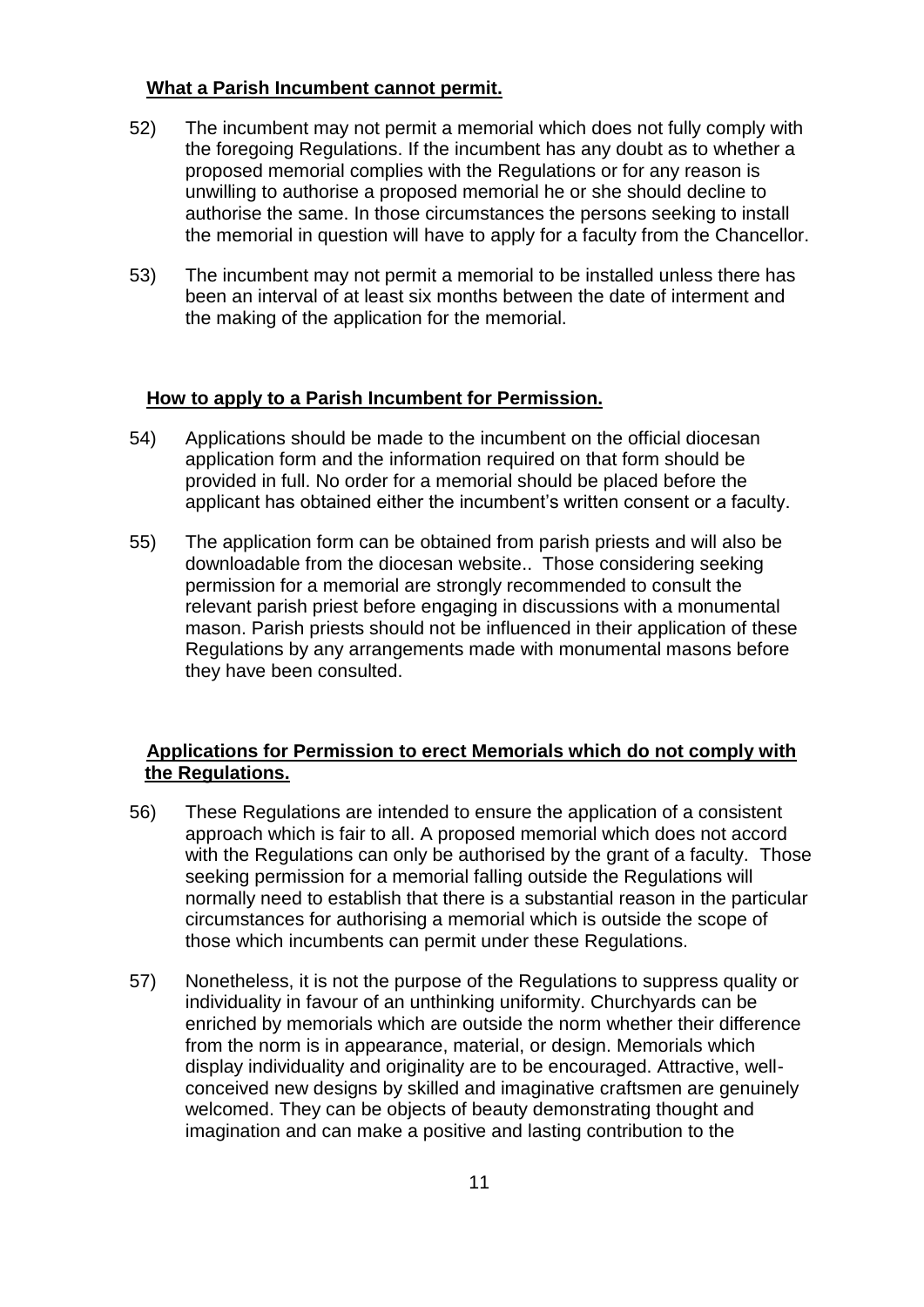appearance of a churchyard. An individually designed memorial with handcut lettering need cost little more than a memorial that is mass-produced. The Church welcomes proposals for individually designed memorials of high quality and the Chancellor urges clergy and churchwardens to draw the attention of the bereaved to the possibility of such memorials. Schedule 3 gives some relevant contact details.

58) It is particularly important in such instances that the memorial is well designed and is of the highest quality. It is for that reason that memorials of unusual design can only be permitted after a faculty has been granted. Those considering applying for such a memorial should consult the incumbent at an early stage. If necessary guidance can then be obtained from the Archdeacon or the Registry as to the procedure to be adopted.

#### **Parish Churchyard Policies.**

- 59) There are a number of churchyards which already contain a significant number of memorials falling outside the scope of those authorised by these Regulations. In some (though by no means all) of these it is unrealistic and artificial to limit future memorials to those within the scope of these Regulations. However, it remains important even in such churchyards to have a system for controlling what is and what is not permissible. In such cases and in order to ensure appropriate regulation for the future the Parochial Church Council is encouraged to adopt and to seek approval for a Parish Churchyard Policy. Such a policy will operate to set out the limits for what will and will not be permissible in the churchyard in question without a faculty.
- 60) The procedure for drawing up and seeking approval for such a policy is set out in Schedule 2. A Parish Churchyard Policy will not take effect until it has been approved by the Chancellor.
- 61) Where such a policy has been approved by the Chancellor it will operate instead of these Regulations. It will only be in the most exceptional of cases that the Chancellor will, by faculty, permit a memorial or other item which contravenes a Parish Churchyard Policy unless the memorial is an individually designed memorial of the kind described in paragraph 57.
- 62) Where a Parish Churchyard Policy is in force the Parochial Church Council should review the same to ensure that it continues to meet the circumstances of the churchyard in question. Such reviews should take place at intervals of no more than five years from the date of the approval of the policy.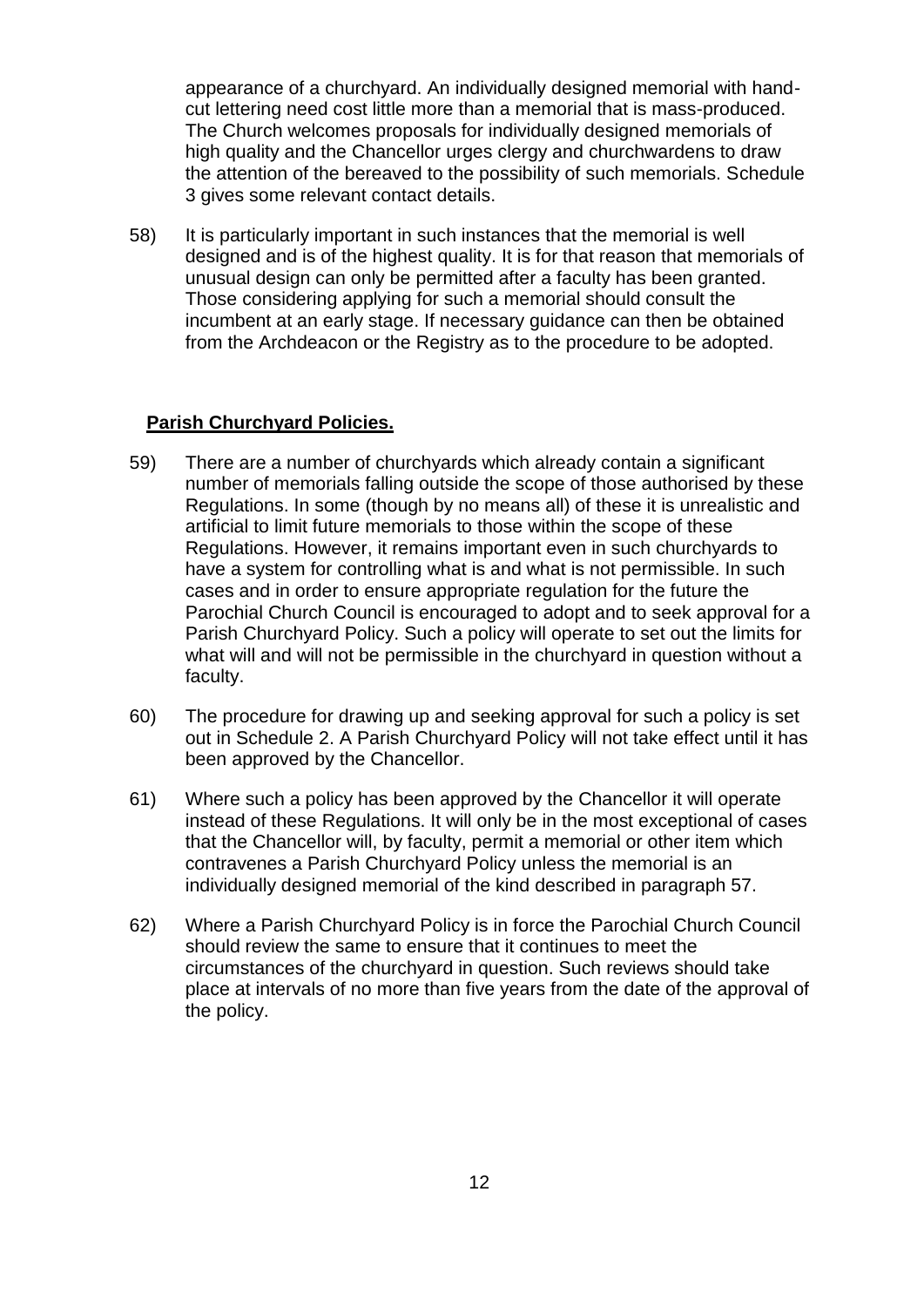### **Areas for the Burial of Cremated Remains.**

- 63) A faculty is always needed for the creation or extension of an Area of the Burial of Cremated Remains ("ABCR") or Garden of Remembrance.
- 64) When there is an existing ABCR at the date when these Regulations come into force its operation will continue to be governed by the terms of the faculty which authorised its creation.
- 65) Each application for a faculty for the creation of a new ABCR or for an extension to an existing one will be considered on its merits and different arrangements may be appropriate in different places.
- 66) The overriding requirement is that a proposal for the creation of an ABCR must be the product of careful and prayerful thought and consideration. The ABCR is likely to provide the resting place for the remains of many parishioners and to have a significant impact on the appearance of churchyard. Accordingly, considerable care is needed to ensure that the layout and design are of the highest possible standard. A proposal which does not demonstrate that such care has been taken will inevitably be unacceptable. Where a Parochial Church Council is considering the creation of an ABCR it should consult the Archdeacon and the Diocesan Advisory Committee at an early stage.
- 67) Although each ABCR will be different in its appearance and design a distinction is to be drawn in general terms between those containing individual memorials to the departed at the points of interment and those where the points of interment are unmarked but where there is either a collective memorial or a series of individual memorials on a wall or some other structure unrelated to the individual interments.
- 68) There are a number of powerful considerations which militate against the positioning of individual memorials at the points of interment.
	- a) First, such memorials can operate as a substantial restriction on the capacity of an ABCR. The placing of a memorial in the form of a plaque covering part of the surface of an ABCR inhibits the reuse of the area under that surface and, such memorials being of materials which will last for very many years, can inhibit that reuse for a long period. There is accordingly a risk of there being "once and once only" use of each part of the land in an ABCR restricting the area available for the interment of the remains in the future. Alternatively distress can be caused when reuse of the site requires the removal and repositioning of the memorials.
	- b) A related factor is the risk of creating a paved area whose appearance will detract from the setting of a churchyard. This risk is present in ABCRs to a greater extent than with interments in traditional graves because of the closer spacing of interments in ABCRs.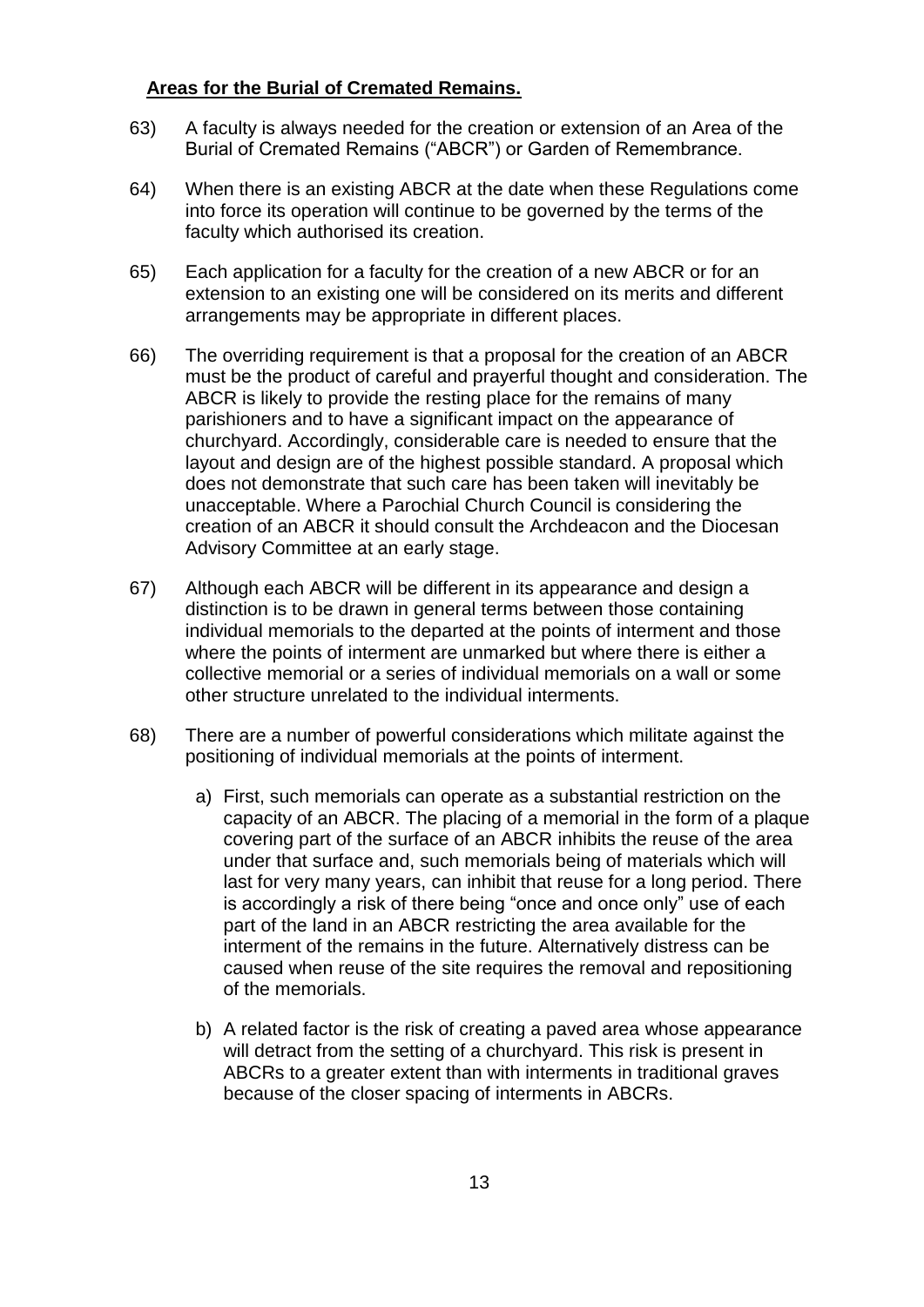- c) A well-designed general memorial to all interred in an ABCR can be of high artistic quality above and beyond that possible in small individual memorials. As such it can enable bereaved relatives to be assured that there is a proper and fitting tribute to the departed and can provide a focus for personal grief.
- d) In addition there are theological and pastoral considerations. The Christian understanding of interment is that it is an act involving the seemly disposal of mortal remains and the committing once and for all time the deceased into the care of God. Although views can differ on the approach to be taken there is very considerable force in the view that the pastoral needs of the bereaved are best met by bringing about an understanding and acceptance of that belief and that this is assisted by a collective memorial.
- 69) It is nonetheless important that those who are bereaved are enabled to have a focus for their memories of the departed. A well-designed ABCR should seek to provide such a focus. If there is a collective memorial and no individual memorials at the sites of interment then it will normally be appropriate to record the names of those interred at some point in the ABCR. There are a number of different ways in which this can be done so as to provide an appropriate record without the need for serried ranks of individual memorials on the ground. These can take the form of names being recorded on a central obelisk or equivalent structure; of the incising of names on a plaque fixed to a wall; or a series of small individual plaques fixed to a wall. The Archdeacon and the Diocesan Advisory Committee can provide examples of these different possibilities. The recording of those names in a Book of Remembrance retained in the church building while an appropriate measure is unlikely, of itself, to be a sufficient record of the departed.
- 70) The Chancellor recognizes that opinions can legitimately differ as to the appropriate ways of commemorating those whose cremated remains are interred in an ABCR and that there can be debate as to the respective merits of collective and individual memorials. In addition the circumstances and needs of different communities; different churches; and different locations will vary. For that reason each application for a faculty for a new ABCR or for the extension of an existing ABCR will be considered on its merits. However, the Chancellor will normally expect that in cases where it is proposed that a new ABCR should take the form of a series of individual memorials at the points of interment the faculty application will be accompanied by confirmation that the alternative course of a collective memorial has been considered together with an explanation of why it is felt not to be appropriate in the particular case.
- 71) It is the normal practice of the Consistory Court to permit the reuse of an ABCR for further interments after an appropriate period of time which in cases of pressing need for reuse may be as little as 25 years after the last interment. Those seeking to inter cremated remains in such an area should be made aware of this.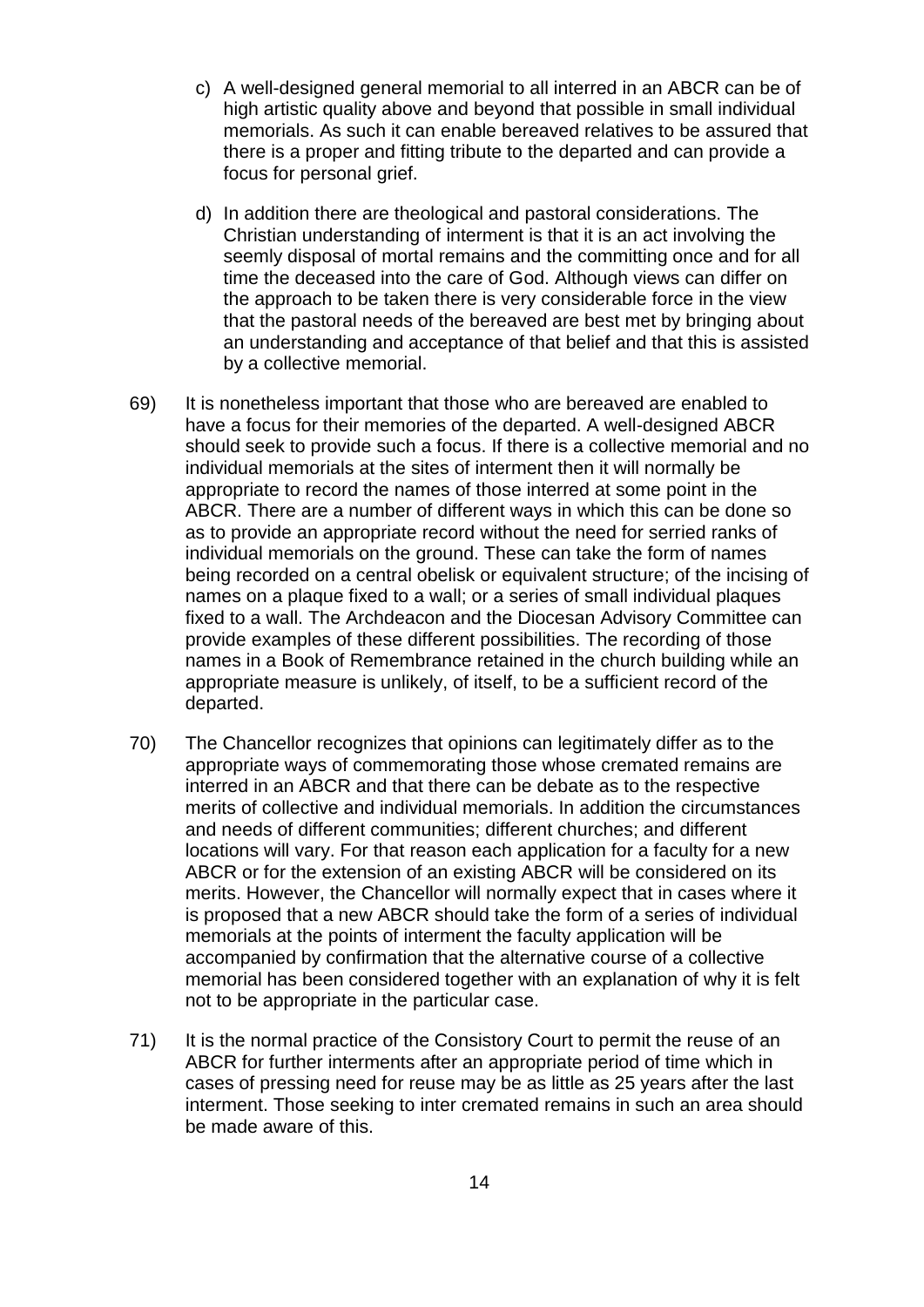# **The Interment of Cremated Remains.**

- 72) The well-established practice of burying cremated remains in or immediately adjacent to an existing family grave is to be encouraged. As explained at paragraph 50 the incumbent may permit additional inscriptions to be added to memorials on such graves so as to record the further interment provided the proposed inscription otherwise accords with these Regulations.
- 73) Apart from when they are being interred in or immediately adjacent to an existing family grave cremated remains may only be interred in an ABCR.
- 74) Cremated remains must not be scattered or strewn in a churchyard.
- 75) It is recommended that cremated remains be interred by being poured directly into the ground at a point not less than 101mm (4") below the surface.
- 76) Cremated remains may be interred in a casket if the incumbent concludes that such is more appropriate pastorally in the particular case. However, in such a case the casket must be unlined and must be made of cardboard or some equivalent material which is readily and rapidly biodegradable. The interment of cremated remains in a hardwood casket is not permitted and the remains in the casket must be loose and not contained in a plastic bag or other container. It is recommended that a bereaved family contemplating the use of a casket for the interment of cremated remains be told of these requirements at an early stage,
- 77) If desired the pouring of cremated remains may take the form of placing a casket in the ground and opening the base of the casket to allow the remains to flow out provided that the casket is then removed. If thought appropriate the opening of the base and removal of the casket can take place after the departure of the bereaved from the graveside (provided that they have been told in advance that this will be done).

# **Coffins and Caskets.**

- 78) The material used for coffins must be biodegradable. Incumbents are urged to encourage the use of coffins made of wool, wicker, or cardboard (suitably lined with other biodegradable material) as part of the Church's stewardship of the created world.
- 79) The interment of a coffin which is made of metal or of any other material which is not readily biodegradable is not permitted other than by faculty granted by the Chancellor. It is only in the most exceptional circumstances that such a faculty will be granted.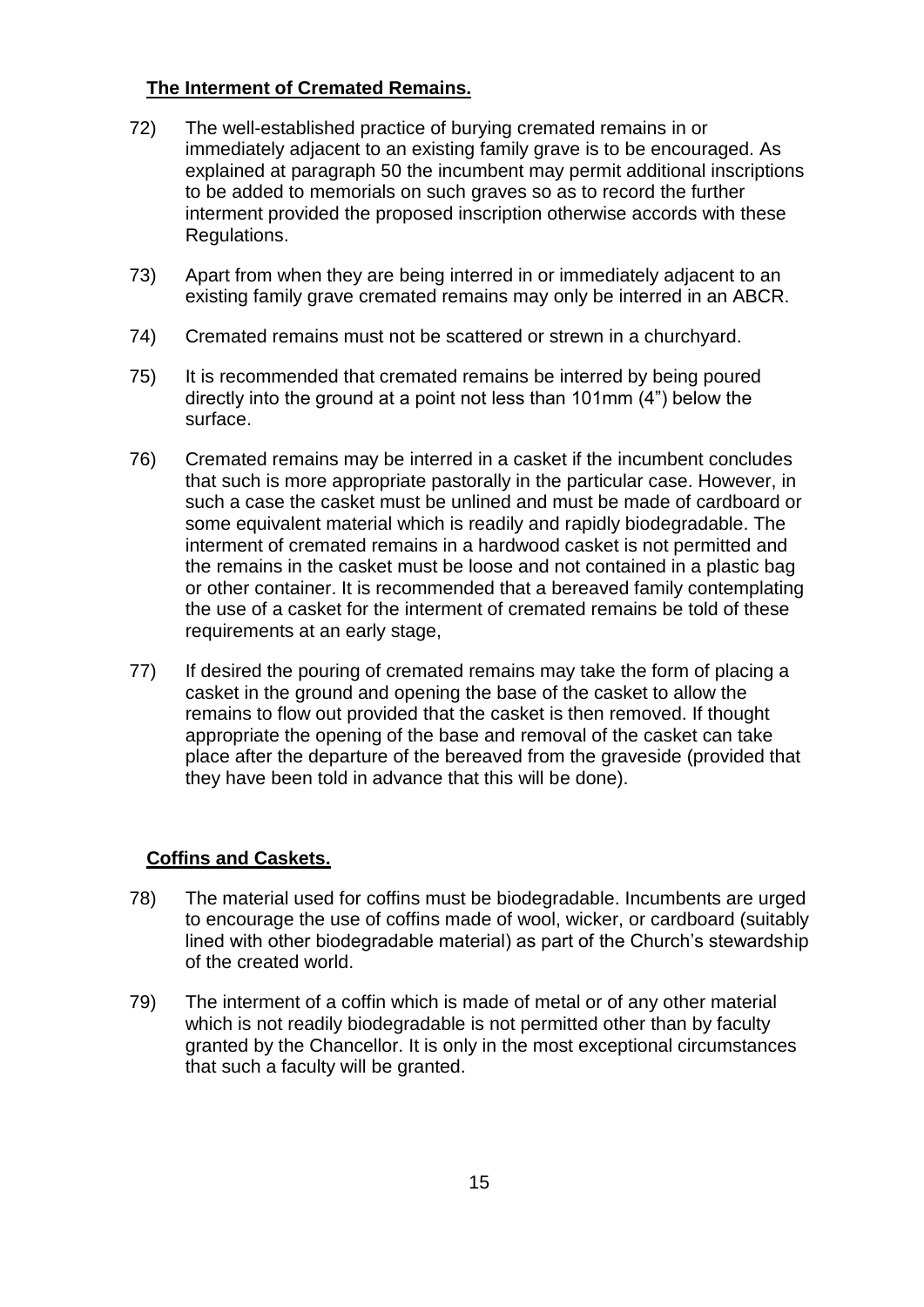80) Coffins are to be of a size such as to fit into a standard sized gravespace. The interment of a coffin requiring more than one standard gravespace is not permitted other than by faculty granted by the Chancellor. American style caskets are not permitted.

### **Flowers and other Items.**

- 81) Incumbents are to discourage the provision of receptacles for flowers set within memorial tablets. However, if the incumbent believes that such provision is justified on pastoral grounds he or she may permit the inclusion of the same in a memorial.
- 82) Artificial flowers are not permitted and should be removed from any memorials on which they are laid. By way of exception to this prohibition the placing of wreaths and poppies is permissible in the periods of and leading up to Remembrance Day, Christmas, and Easter and on the anniversaries of birth, death, or marriage. Such items are to be removed not more than one month after those occasions. If the items are not removed by those who placed them on the memorials within that period they should be removed by the churchwardens or a person authorised by them.
- 83) No balloons or other portable items are to be left on a grave save that such items may be left in position for the period of one calendar month after interment. If the items are not then removed by those who placed them on the grave they should be removed by the churchwardens or a person authorised by them.
- 84) Cut flowers placed on graves quickly wither and become unsightly. The bereaved should be encouraged instead to have flowers placed in church on the anniversary of death or other appropriate occasions.

### **The Reservation of a Gravespace.**

- 85) No gravespace may be reserved without a faculty. Details of the procedure for applying for the reservation of a gravespace can be obtained from the Registry.
- 86) When a gravespace has been reserved it is important that a proper record is kept of its location and of the fact of reservation. The reserved plot should be recorded on a plan of churchyard. It should also be suitably marked on the ground by a marker which is sufficiently visible and durable to ensure that the reservation is readily noticed. In a churchyard where gravespaces have been reserved the incumbent and the Parochial Church Council should decide upon a suitable standard form of marker for the reserved spaces. There are a number of ways in which such spaces can be marked including small wooden crosses; small metal markers; and small stone tablets. The Archdeacon and the Diocesan Advisory Committee can advise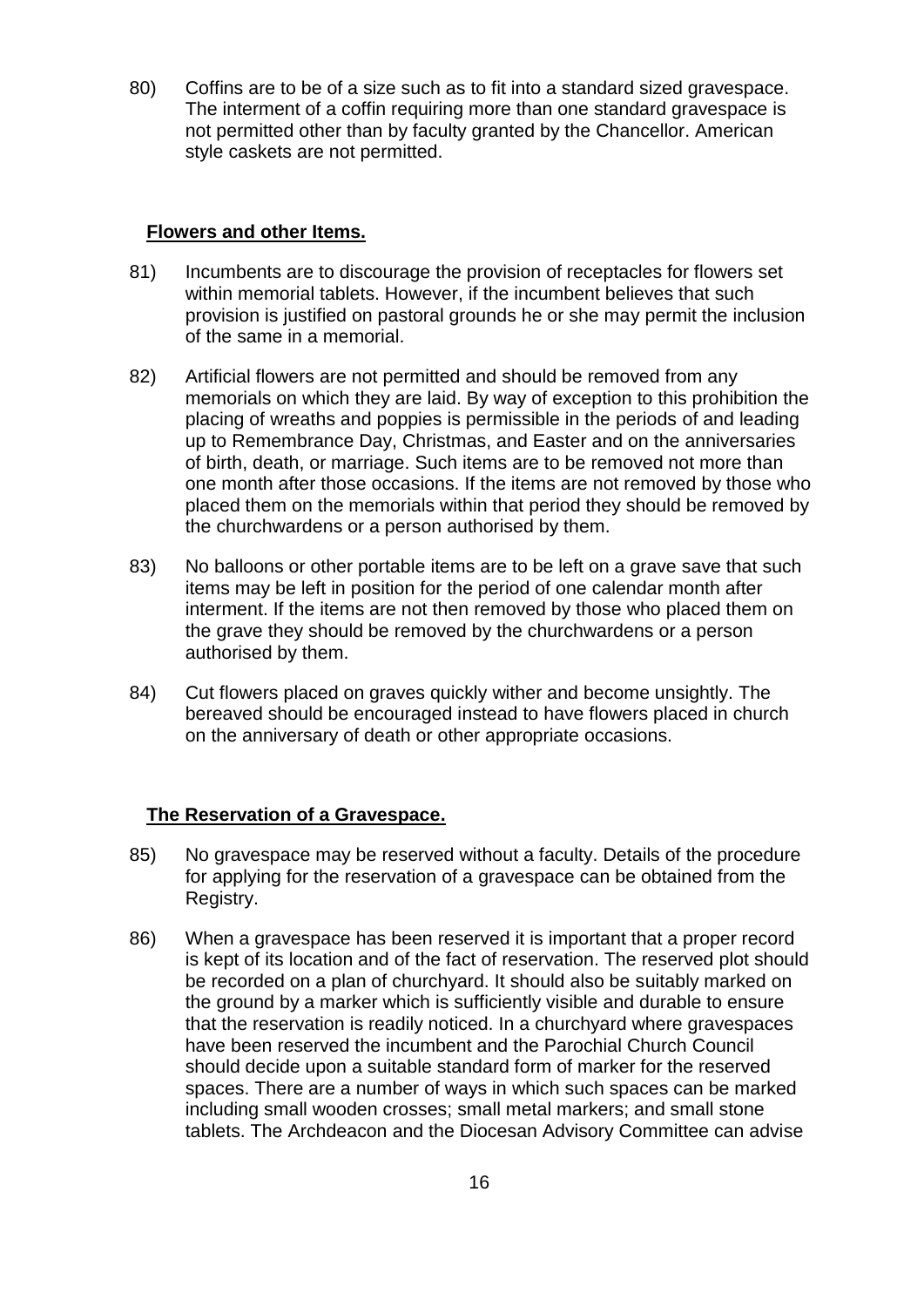on options which might be appropriate for a particular churchyard. In a churchyard where a standard form of marker has been agreed upon by the incumbent and the Parochial Church Council that form should be adopted unless the petitioner can establish, on application to the Chancellor, that exceptional circumstances exist justifying the use of a different form of marker. The grant of a faculty for the reservation of a gravespace will normally be conditional on arrangements being made for a suitable marker to be installed.

- 87) It is open to a Parochial Church Council to adopt a policy stating that it does not support the reservation of gravespaces in its churchyard. Such a policy is not binding on the Chancellor and an application seeking a faculty to reserve a gravespace in such a churchyard will be decided on its merits. In considering such an application the Chancellor will normally invite the Parochial Church Council to explain the factors which caused it to adopt the policy. However, very considerable weight will be given to such a policy and the applicant for a faculty will normally have to show exceptional circumstances to justify a departure from such a policy. A policy of opposition to the reservation of gravespaces should only be adopted after consultation with parishioners and should be subject to debate and approval by a formal resolution of the Parochial Church Council.
- 88) Even where such a policy is not in place the Chancellor will not normally authorise the reservation of a gravespace where a reservation is likely to interfere with the rights of parishioners and where there is a substantial risk that the churchyard will be full an appreciable period before the reserved space is used by the person in whose favour it has been reserved. Whether a particular reservation is likely to have this effect will depend on the age of the petitioner; the number of spaces remaining in the churchyard; and the number of interments which normally occur in the churchyard. The Chancellor will not normally allow a gravespace to be reserved in cases where there is no more than 10 years space remaining in a churchyard.
- 89) Reservations will normally be limited to a period of 50 years but will be renewable on application made before the end of that period.

*STEPHEN EYRE* HH JUDGE EYRE QC **CHANCELLOR** All Souls Day 2019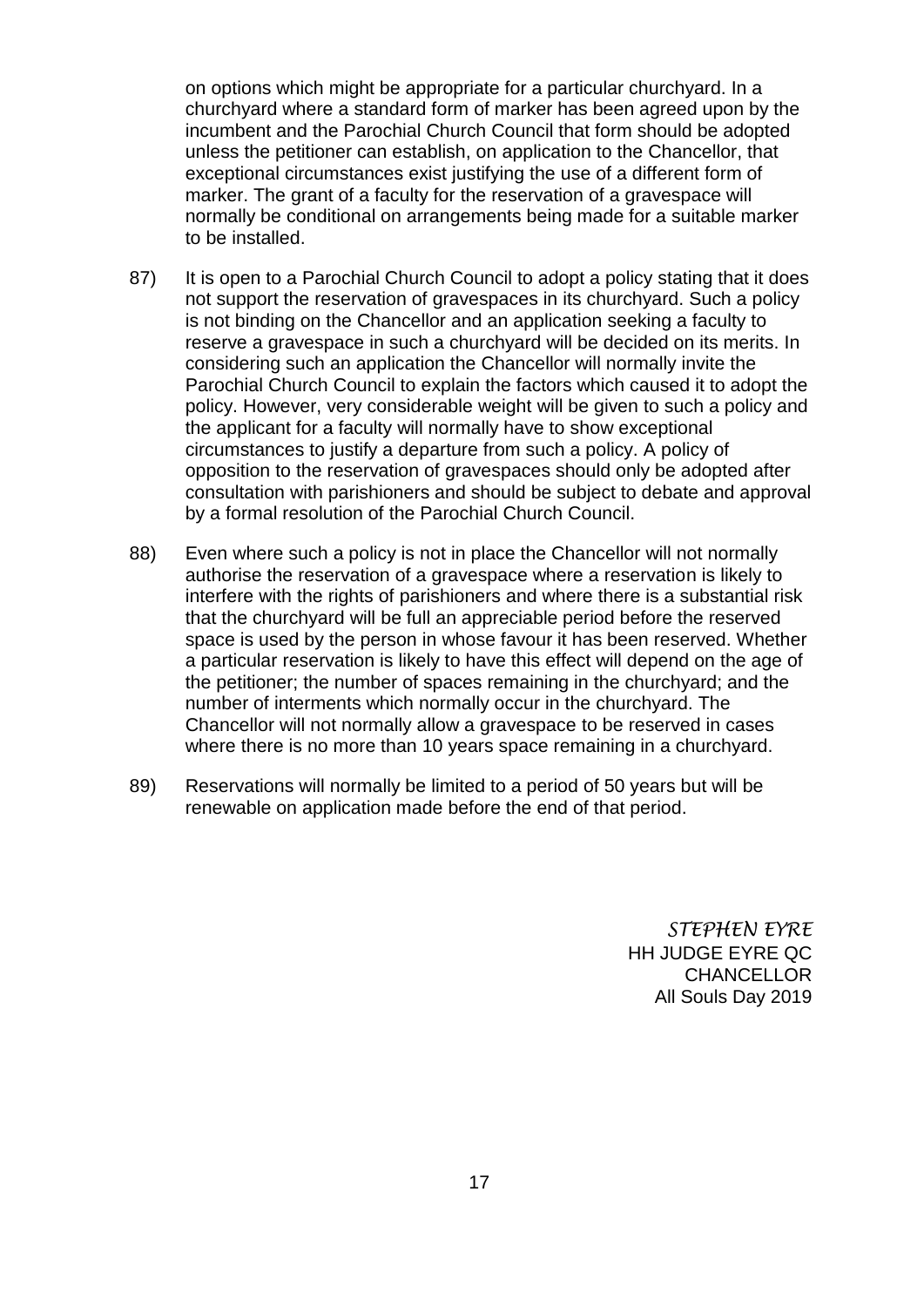# **SCHEDULE 1**

# **SUITABLE STONE TYPES**

The choice of suitable material will depend on the locality within the Diocese. The aim should be to achieve harmony with what is already there so that the new monument integrates successfully into its setting. Geology, colour and texture are all a part of this.

Generally, this will be a matter of selecting a stone which matches in colour and texture that used traditionally within the graveyard and its locality. The Coventry Diocese contains a wide range of building stones from the darker red sandstones of the north to the light grey lias of the south. Even within deaneries many differing stones co-exist, so that the rule must be to study each parish separately and to reach individual conclusions for each graveyard.

The list below sets out types of stones which may be appropriate depending on their compatibility with the location and the material from which the church is built. It is intended for general guidance and is not exhaustive. Moreover, not all of these types will be appropriate in every churchyard.

Limestones

Sandstones

Granites (but not black or dark grey granite)

**Slate** 

Nabresina

Aurisina

Serena Stone

The stones should not be polished so as to have a reflective appearance but the incumbent may permit the face which is to be inscribed to be honed.

English oak, long used for headboards in Warwickshire Churchyards, is considered an appropriate material for memorials and blends well with its surroundings.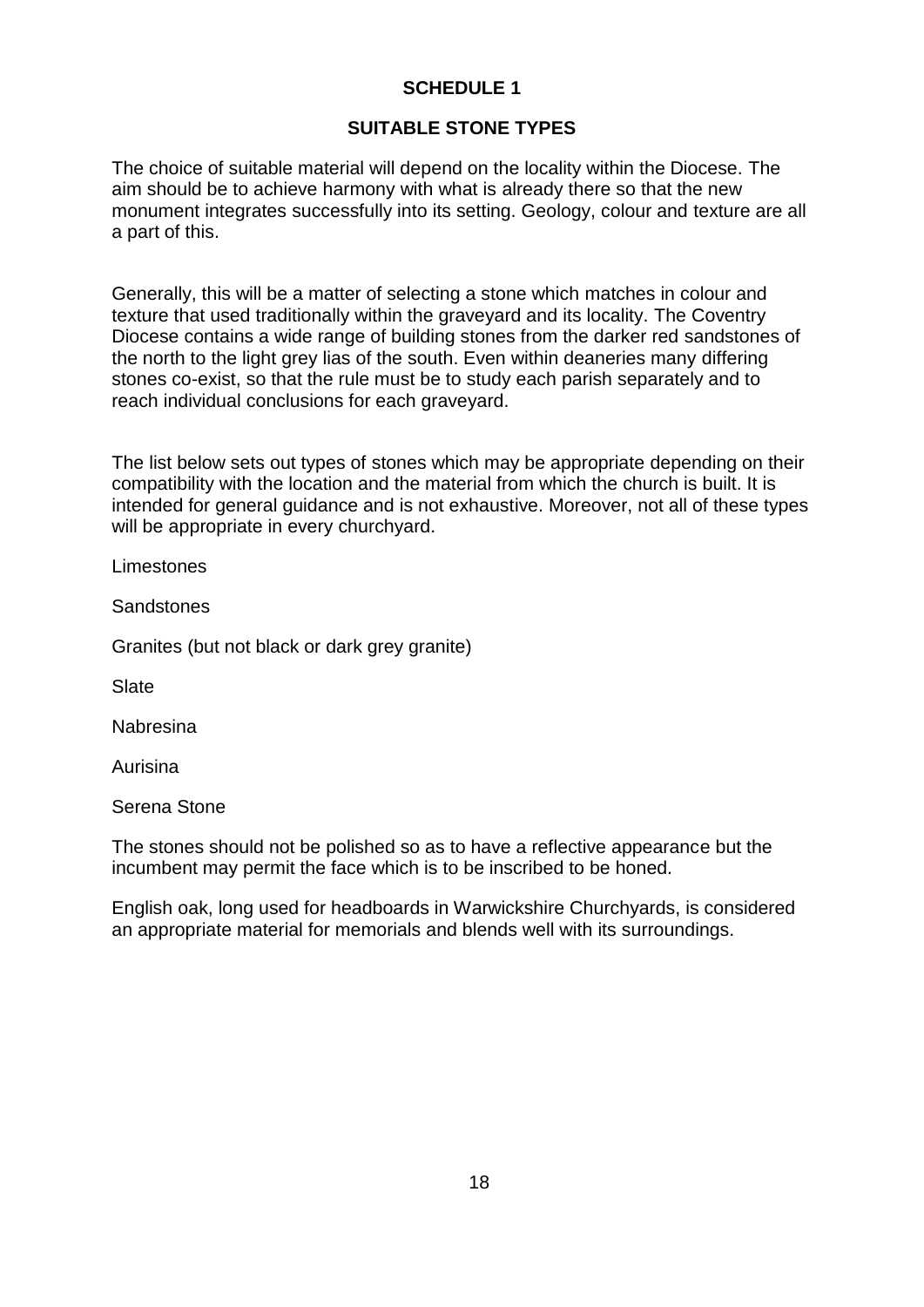# **SCHEDULE 2**

# **PARISH CHURCHYARD POLICIES**

The following procedure should be adopted if a Parochial Church Council wishes to adopt a Parish Churchyard Policy to regularise the position in cases where it has been the practice to erect memorials outside the scope of the Regulations.

- i. The Parochial Church Council should set up, where one does not already exist, a management committee for the churchyard. This committee (which need only be small) should study these Regulations in the light of their own churchyard, its setting and the type of memorials already in place. However, the mere fact that that a state of affairs has been in existence for some time is not, of itself, a sufficient reason for its perpetuation
- ii. If, after making a study of their churchyard and identifying its particular character, the committee thinks that these Regulations do not fully answer local needs, the committee should draft a Parish Churchyard Policy. That should be in the spirit of these Regulations but taking account of the local needs and circumstances, for example traditions peculiar to a locality might be that a type of stone not normally permitted has long been established as an acceptable introduction. These Regulations should be regarded as the starting point and the policy should only make such alterations to them as are truly necessary to meet the needs of the particular churchyard. At this stage the advice of the Archdeacon and of the Diocesan Advisory Committee should be sought.
- iii. The draft Parish Churchyard Policy should be submitted for the approval of the Parochial Church Council. If the Policy is to be taken seriously it should be the product of as wide an opinion sounding as possible. Publishing the intended policy on the church noticeboard; in the parish magazine or a local newsletter; and informing the local press are likely to be appropriate. It should be remembered that parish churchyard policies will probably be broader than these Regulations in what they would wish to allow.
- iv. If the draft policy has been approved by the Parochial Church Council the same may be submitted to the Chancellor for approval with the comments thereon of the Archdeacon and the Diocesan Advisory Committee.
	- v) Consideration should be given to whether the parish policy should cover matters such as the operation of Area of the Burial of Cremated Remains; the interment of cremated remains; and requests for the reservation of grave spaces.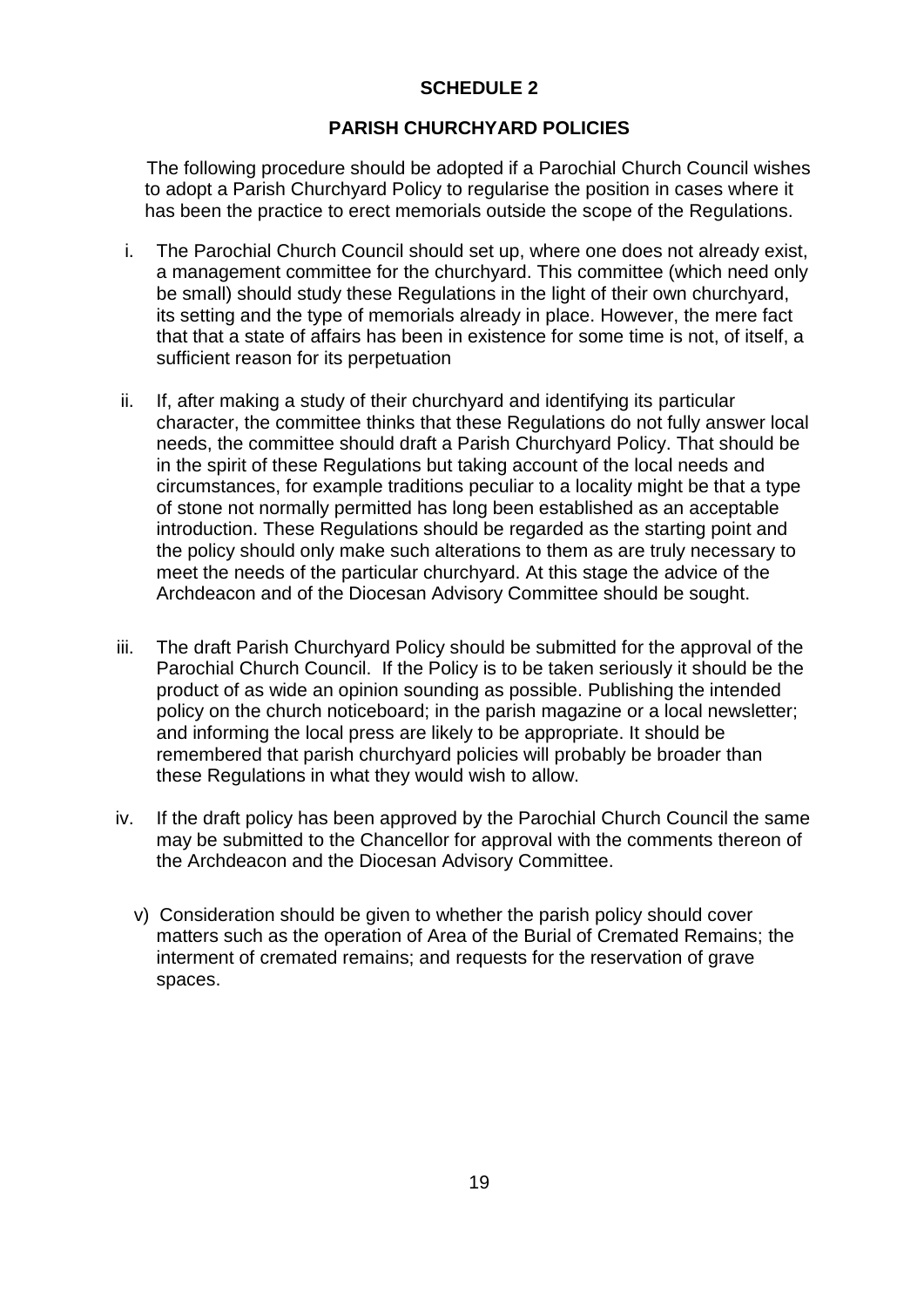### **SCHEDULE 3**

#### **USEFUL ADDRESSES AND PUBLICATIONS**

**The DAC**

Will Jones/Claire Strachan Will.Jones@CovCofE.org/Claire. Strachan@CovCofE.org 02476 521327/02476 521353 [www.dioceseofcoventry.org/churchbuildings](http://www.dioceseofcoventry.org/churchbuildings)

#### **The Archdeacon Pastor**

The Venerable Sue Field Coventry Cathedral and Diocesan Offices 1 Hill Top **Coventry** CV1 5AB 02476 521337 (PA Yvette McDonald) [Sue.Field@CovCofE.org](mailto:Sue.Field@CovCofE.org)

#### **Diocesan Registrar**

Mary H Allanson Rotherham & Co. Limited 8 & 9 The Quadrant **Coventry** CV1 2EG 02476 227331 [m.allanson@rotherham-solicitors.co.uk](mailto:m.allanson@rotherham-solicitors.co.uk)

#### **Diocesan Registry Clerk**

Michelle McBrierty Rotherham & Co. Limited 8&9 The Quadrant **Coventry** CV1 2EG 02476 227331 [m.mcbrierty@rotherham-solicitors.co.uk](mailto:m.mcbrierty@rotherham-solicitors.co.uk)

#### **Diocesan Records Office**

The County Records Office Priory Park Cape Road **Warwick** CV34 4JS 01926 738956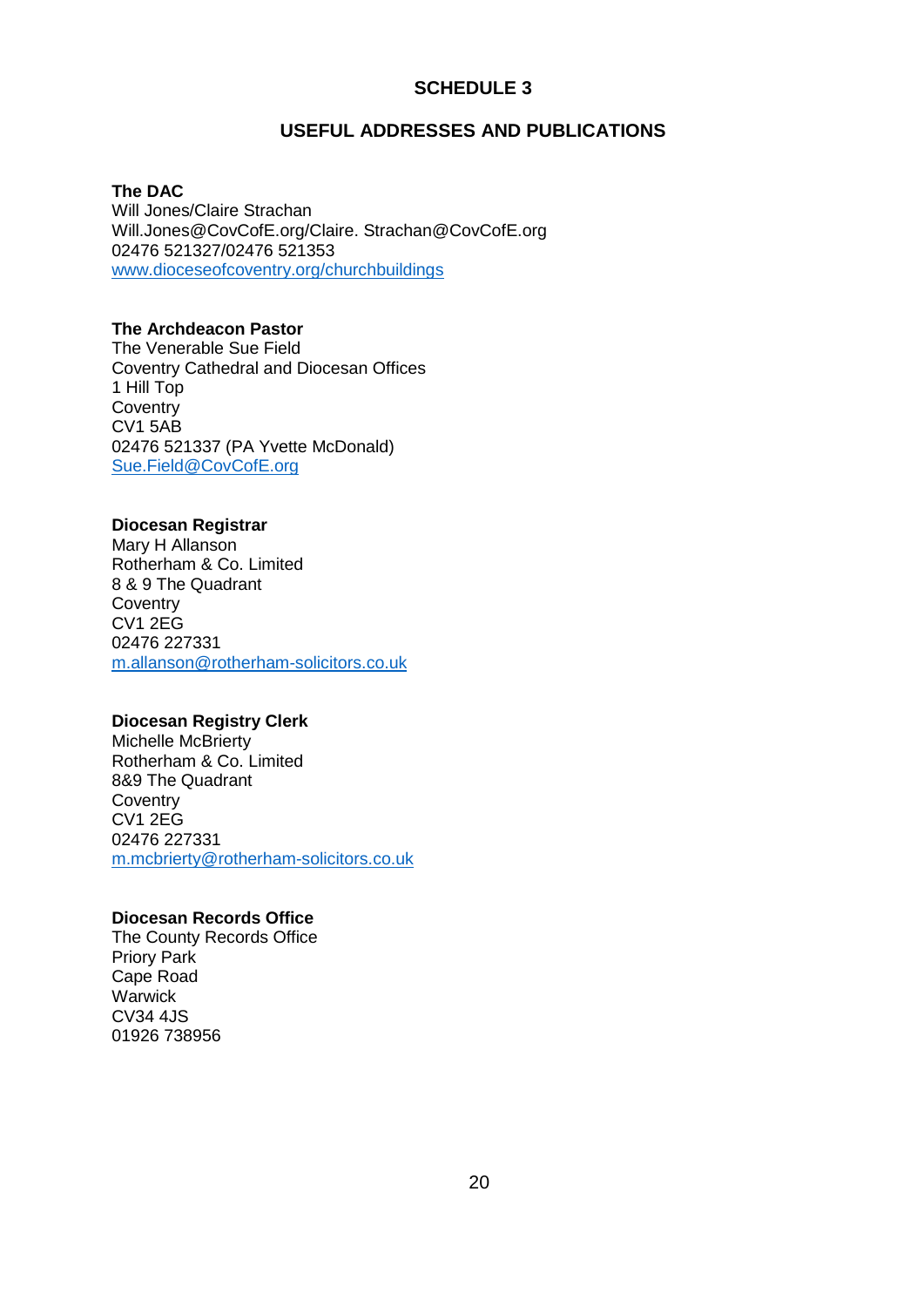#### **The National Association of Memorial Masons (NAMM)** 1 Castle Mews Rugby Warwickshire CV21 2XL Tel: 01788 542264 Fax: 01788 542276 Email: [enquiries@namm.org.uk](mailto:enquiries@namm.org.uk)

#### **The British Register of Accredited Memorial Masons (BRAMM)**

Kestrel Court Waterwells Drive Waterwells Business Park **Quedgeley Gloucester** GL2 2AT Tel: 01452 346741 Fax:01452 886961 Email: [bramm@bramm-uk.org](mailto:bramm@bramm-uk.org) Website: [www.bramm-uk.org](http://www.bramm-uk.org/)

Website: [www.namm.org.uk](http://www.namm.org.uk/)

#### **Register of Qualified Memorial Fixers**

1 Castle Mews **Rugby** CV21 2XL Tel: 01788 542264 Email: [info@rqmf.org.uk](mailto:info@rqmf.org.uk) Website: [www.rqmf.org.uk](http://www.rqmf.org.uk/)

#### **The Queen Elizabeth Scholarship Trust**

1 Buckingham Place London SW1E 6HR Tel: 0207 798 1536 Email: [info@qest.org.uk](mailto:info@qest.org.uk) Website: [www.qest.org.uk](http://www.qest.org.uk/)

#### **The Churchyard Handbook** (4<sup>th</sup> edition)

Available for purchase from Church House Bookshop 31 Great Smith Street **Westminster** London SW1P 3BN Tel: 0207 898 1300/02 Website: [www.chbookshop.co.uk](http://www.chbookshop.co.uk/)

**Memorials by Artists**  www.letteringartstrust.org.uk